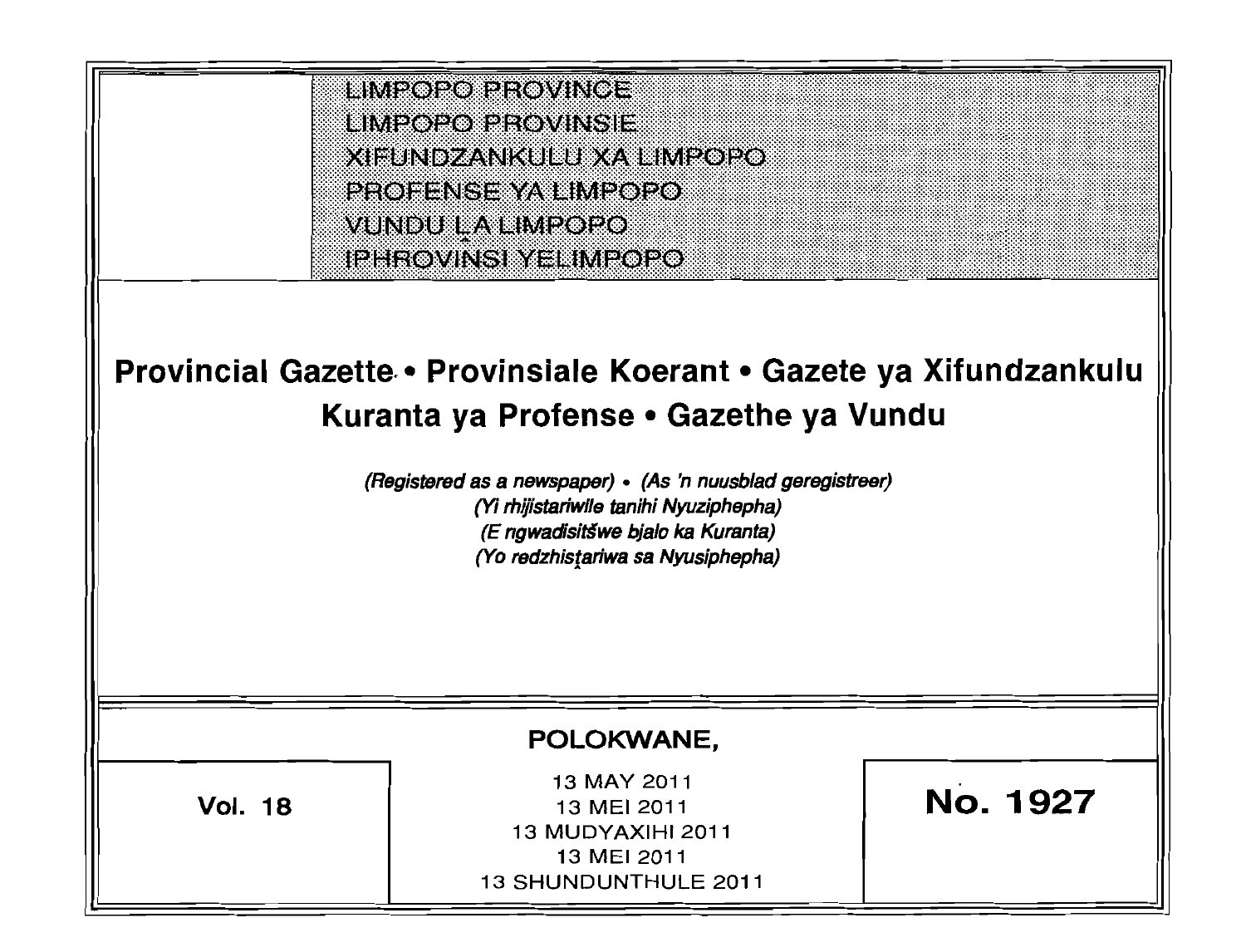# **CONTENTS ·INHOUD**

No. Page Gazette No. No.

### **GENERAL NOTICES • ALGEMENE KENNISGEWINGS**

| 111<br>111 | Division of Land Ordinance (20/1986): Division of land: Remainder of Portion 22, farm Vaalwater 137 KR<br>Ordonnansie op die Verdeling van Grond (20/1986): Verdeling van grond: Restant van Gedeelte 22, plaas Vaalwater | 8        | 1927         |
|------------|---------------------------------------------------------------------------------------------------------------------------------------------------------------------------------------------------------------------------|----------|--------------|
|            |                                                                                                                                                                                                                           | 8        | 1927         |
| 112        |                                                                                                                                                                                                                           | 8<br>9   | 1927<br>1927 |
| 113        |                                                                                                                                                                                                                           | 9        |              |
| 113        | Wet op Opheffing van Beperkings (84/1967): Opheffing van voorwaardes: Gedeelte 363, plaas Bospoort 450 KR                                                                                                                 | 9        | 1927<br>1927 |
| 114        |                                                                                                                                                                                                                           | 10       | 1927         |
| 114        |                                                                                                                                                                                                                           | 10       | 1927         |
| 115        | Town-planning and Townships Ordinance (15/1986): Modimolle Amendment Schemes 244, 245 and 251                                                                                                                             | 10       | 1927         |
| 115        | Ordonnansie op Dorpsbeplanning en Dorpe (15/1986): Modimolle-wysigingskemas 244, 245 en 251                                                                                                                               | 11       | 1927         |
| 118        |                                                                                                                                                                                                                           | 11       | 1927         |
| 118        |                                                                                                                                                                                                                           | 12       | 1927         |
| 119        |                                                                                                                                                                                                                           | 12       | 1927         |
| 119        |                                                                                                                                                                                                                           | 12       | 1927         |
| 120        |                                                                                                                                                                                                                           | 13       | 1927         |
| 120        |                                                                                                                                                                                                                           | 13       | 1927         |
| 121<br>121 | Town-planning and Townships Ordinance (15/1986): Rezoning: Portion 2 of Erf 3219, Tzaneen Extension 47<br>Ordonnansie op Dorpsbeplanning en Dorpe (15/1986): Hersonering: Gedeelte 2 van Erf 3219, Tzaneen-uitbreiding    | 13       | 1927         |
|            |                                                                                                                                                                                                                           | 14       | 1927         |
| 122<br>122 | Wet op Opheffing van Beperkings (84/1967): Opheffing van voorwaardes: Gedeelte 2 van Erf 38, Northam KQ                                                                                                                   | 14<br>14 | 1927<br>1927 |
| 123        | Removal of Restrictions Act (84/1967): Removal of conditions: Holding 242, Dennilton Agricultural Holdings                                                                                                                | 14       | 1927         |
| 123        | Wet op Opheffing van Beperkings (84/1967): Opheffing van voorwaardes: Hoewe 242, Dennilton-landbouhoewes                                                                                                                  | 15       | 1927         |
| 160        | Town-planning and Townships Ordinance (15/1986): Polokwane Municipality: Polokwane/Perskebult Amendment                                                                                                                   |          |              |
| 160        | Ordonnansie op Dorpsbeplanning en Dorpe (15/1986): Polokwane Munisipaliteit: Polokwane/Perskebult-wysiging-                                                                                                               | 23<br>23 | 1927<br>1927 |
| 168        | Town-planning and Townships Ordinance (15/1986): Waterberg District Municipality: Approval: Mookgophong Land                                                                                                              | 16       | 1927         |
| 168        | Ordonnansie op Dorpsbeplanning en Dorpe (15/1986): Waterberg Distriksmunisipaliteit: Goedkeuring:                                                                                                                         | 16       | 1927         |
| 169        | Town-planning and Townships Ordinance (15/1986): Thabazimbi Local Municipality: Thabazimbi Amendment                                                                                                                      | 17       | 1927         |
| 169        | Ordonnansie op Dorpsbeplanning en Dorpe (15/1986): Thabazimbi Plaaslike Munisipaliteit: Thabazimbi-                                                                                                                       | 17       | 1927         |
|            | 170 Town-planning and Townships Ordinance (15/1986): Mogalakwena Municipality: Approval: Greater Potgietersrus                                                                                                            | 17       | 1927         |
| 171        |                                                                                                                                                                                                                           | 18       | 1927         |
| 172        |                                                                                                                                                                                                                           | 19       | 1927         |
| 173        |                                                                                                                                                                                                                           | 20       | 1927         |
| 174        |                                                                                                                                                                                                                           | 20       | 1927         |
| 175        |                                                                                                                                                                                                                           | 21       | 1927         |
| 176        |                                                                                                                                                                                                                           | 21       | 1927         |
| 177        | Removal of Restrictions Act (84/1967): Thabazimbi Local Municipality: Removal of conditions: Portions 12, 18 and                                                                                                          | 22       | 1927         |
| 177        | Wet op Opheffing van Beperkings (84/1967): Thabazimbi Plaaslike Munisipaliteit: Opheffing van voorwaardes:                                                                                                                | 22       | 1927         |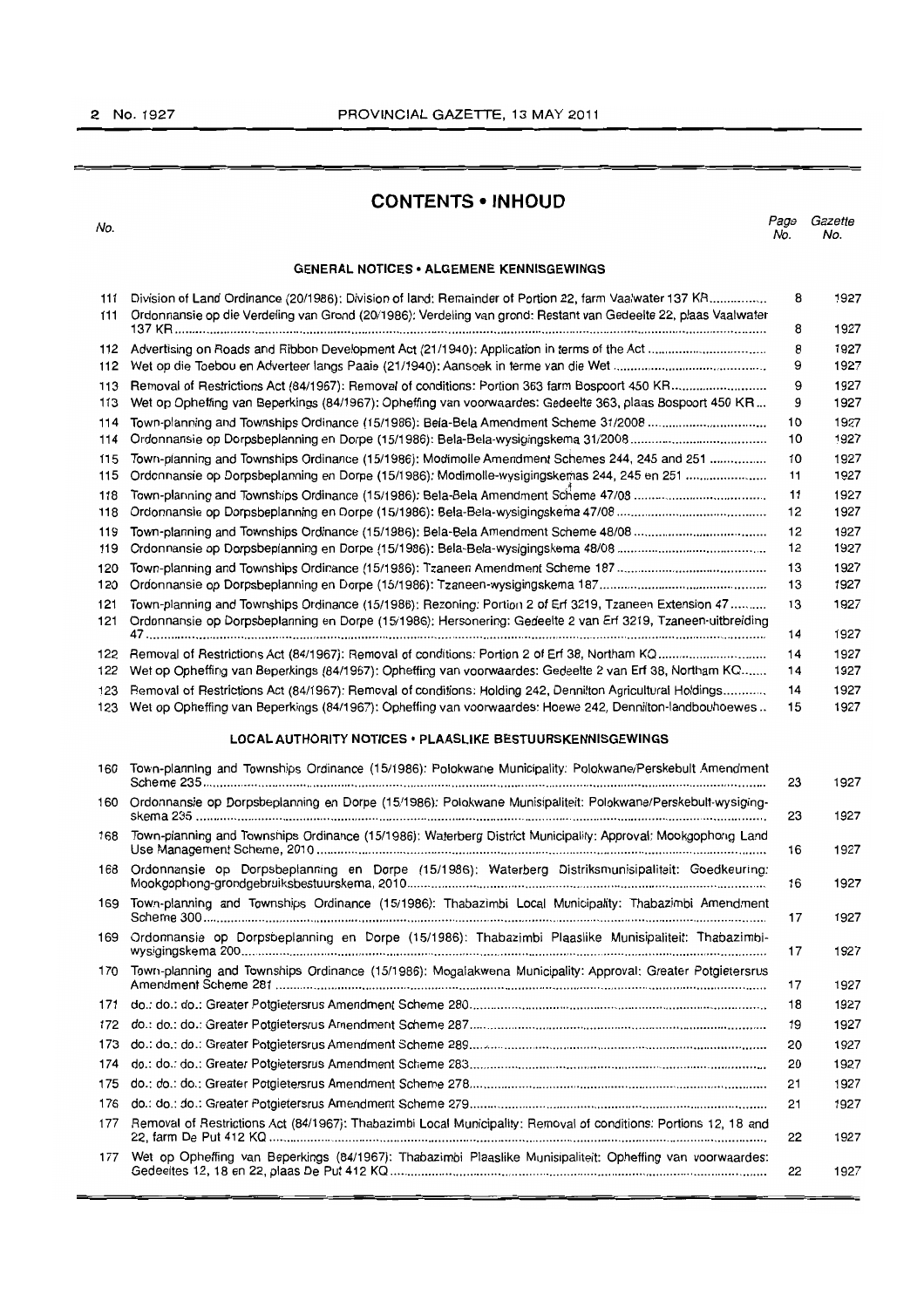No.1927 3

| <b>IMPORTANT NOTICE</b>                                                                                                                                               |  |                                                              |  |  |  |
|-----------------------------------------------------------------------------------------------------------------------------------------------------------------------|--|--------------------------------------------------------------|--|--|--|
| The                                                                                                                                                                   |  |                                                              |  |  |  |
| <b>Limpopo Provincial Gazette Function</b>                                                                                                                            |  |                                                              |  |  |  |
| will be transferred to the                                                                                                                                            |  |                                                              |  |  |  |
| <b>Government Printer</b> in Pretoria                                                                                                                                 |  |                                                              |  |  |  |
| as from 1 November 2004                                                                                                                                               |  |                                                              |  |  |  |
| <b>NEW PARTICULARS ARE AS FOLLOWS:</b>                                                                                                                                |  |                                                              |  |  |  |
| <b>Physical address:</b>                                                                                                                                              |  | <b>Postal address:</b>                                       |  |  |  |
| <b>Government Printing Works</b><br>149 Bosman Street<br>Pretoria                                                                                                     |  | Private Bag X85<br>Pretoria<br>0001                          |  |  |  |
| New contact persons: Louise Fourie Tel.: (012) 334-4686<br>Mrs H. Wolmarans Tel.: (012) 334-4591                                                                      |  |                                                              |  |  |  |
| Fax number:<br>(012) 323–8805                                                                                                                                         |  |                                                              |  |  |  |
| E-mail address: hester.wolmarans@gpw.gov.za<br>louise.fourie@gpw.gov.za                                                                                               |  |                                                              |  |  |  |
| <b>Contact person for subscribers:</b>                                                                                                                                |  |                                                              |  |  |  |
|                                                                                                                                                                       |  | Mrs J. Wehmeyer Tel.: (012) 334-4753<br>Fax.: (012) 323-9574 |  |  |  |
| This phase-in period is to commence from 15 October 2004 (suggest date of advert)<br>and notice comes into operation as from 1 November 2004.                         |  |                                                              |  |  |  |
| Subscribers and all other stakeholders are advised to send their advertisements<br>directly to the Government Printing Works, two weeks before the 1st November 2004. |  |                                                              |  |  |  |
| In future, adverts have to be paid in advance<br>before being published in the Gazette.                                                                               |  |                                                              |  |  |  |
| <b>Advertising Manager</b>                                                                                                                                            |  |                                                              |  |  |  |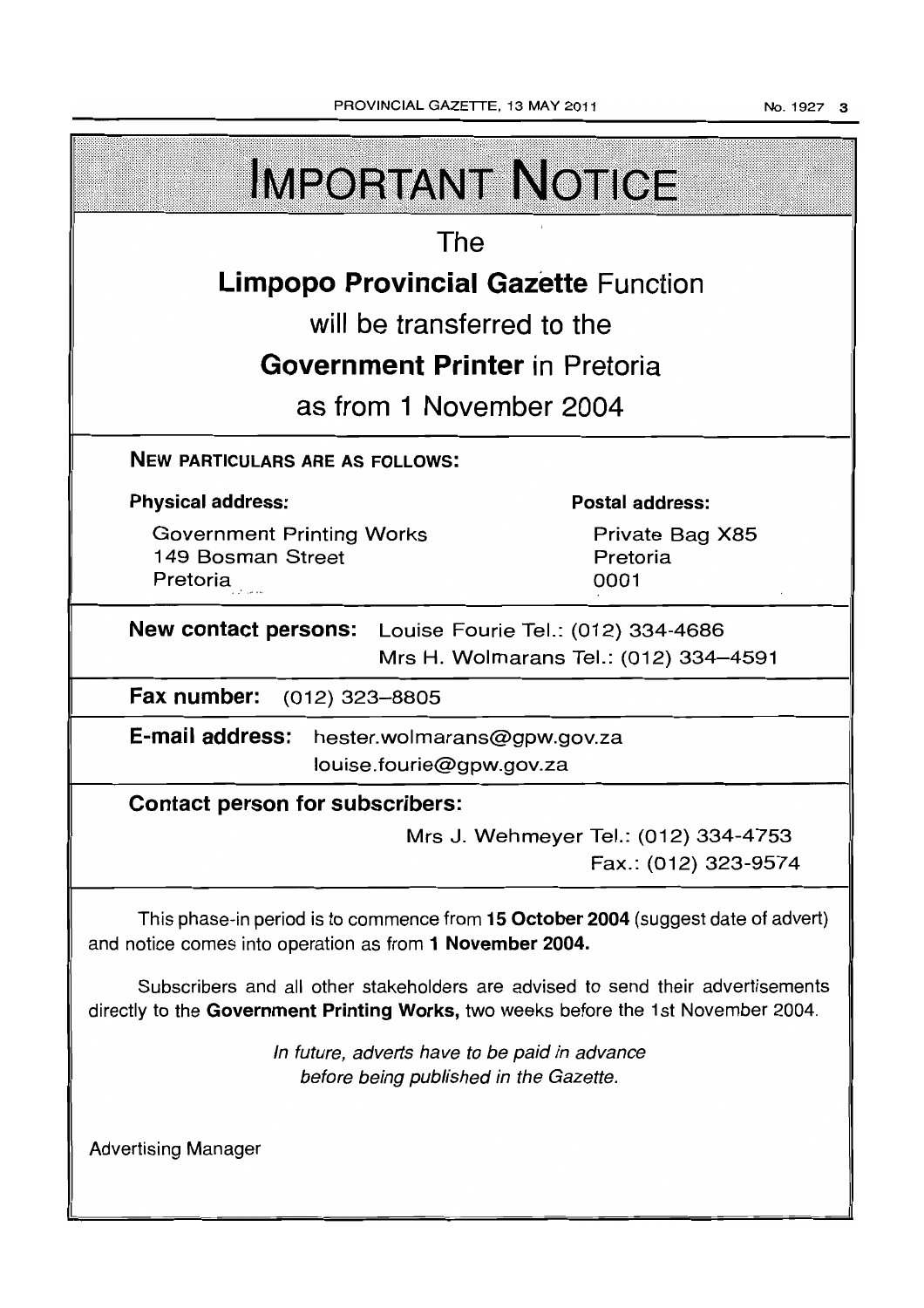IT IS THE CLIENTS RESPONSIBILITY TO ENSURE THAT THE CORRECT AMOUNT IS PAID AT THE CASHIER OR DEPOSITED INTO THE GOVERNMENT PRINTING WORKS BANK ACCOUNT AND ALSO THAT THE REQUISITION/COVERING LETTER TOGETHER WITH THE ADVERTISEMENTS AND THE PROOF OF DEPOSIT REACHES THE GOVERNMENT PRINTING WORKS IN TIME FOR INSERTION IN THE PROVINCIAL GAZETTE.

## **No ADVERTISEMENTS WILL BE PLACED WITHOUT PRIOR PROOF OF PRE-PAYMENT.**

| $\frac{1}{4}$ page R 215.43<br><b>Size: 10</b><br>Letter Type: Arial<br>Line Spacing: At:<br>Exactly<br>11pt |
|--------------------------------------------------------------------------------------------------------------|
|                                                                                                              |
| $\frac{1}{4}$ page R 430.87<br>Letter Type: Arial<br>Size: 10                                                |
| Line Spacing: At:<br>Exactly<br>11pt                                                                         |
|                                                                                                              |
| $\frac{1}{4}$ page R 646.31<br>Letter Type: Arial<br>Size: 10<br>Line Spacing: At:<br>Exactly<br>11pt        |
|                                                                                                              |
| $\frac{1}{4}$ page R 861.74                                                                                  |
| Letter Type: Arial<br>Size: 10<br>Line Spacing: At:<br>Exactly<br>11pt                                       |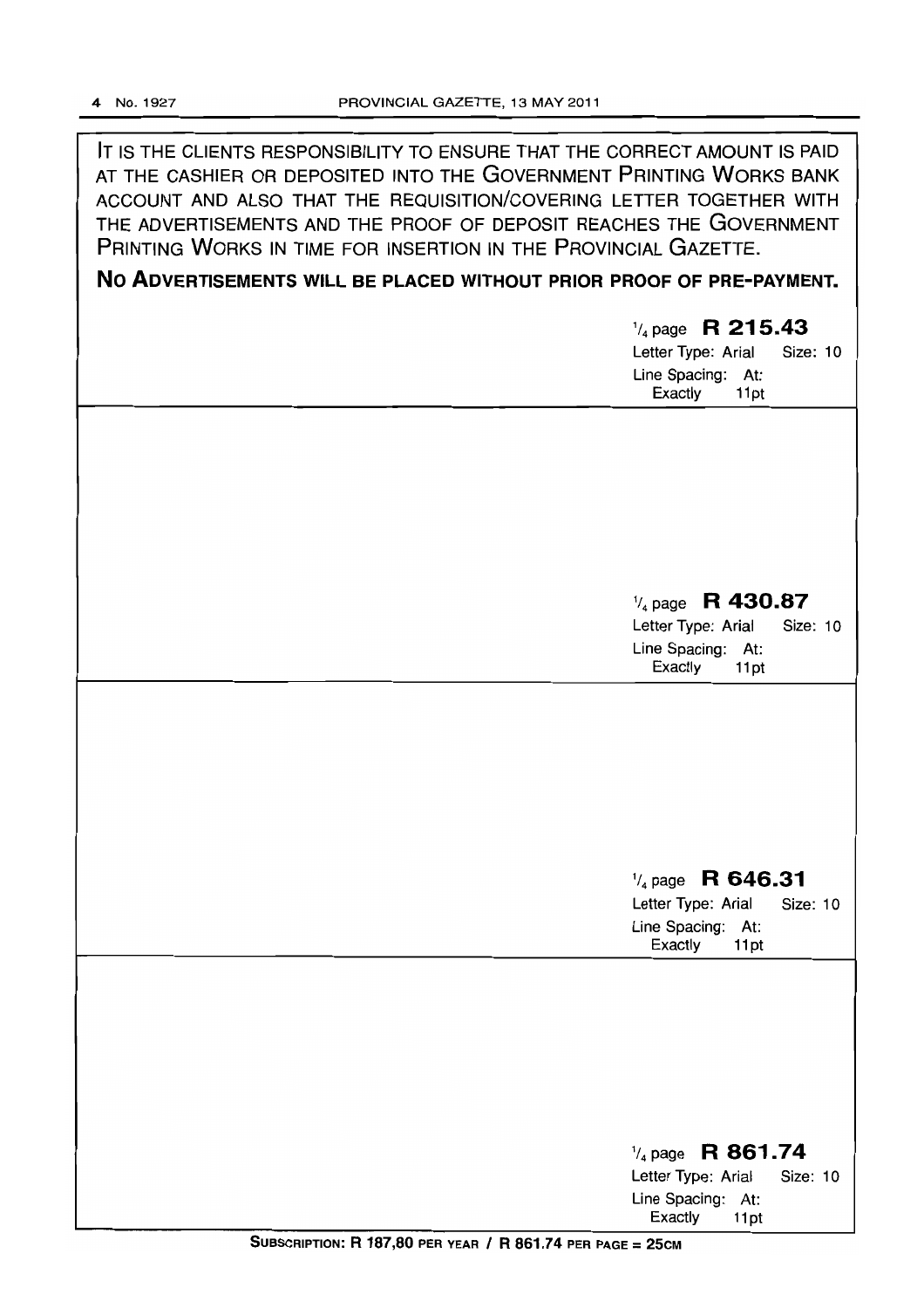PROVINCIAL GAZETTE. 13 MAY 2011

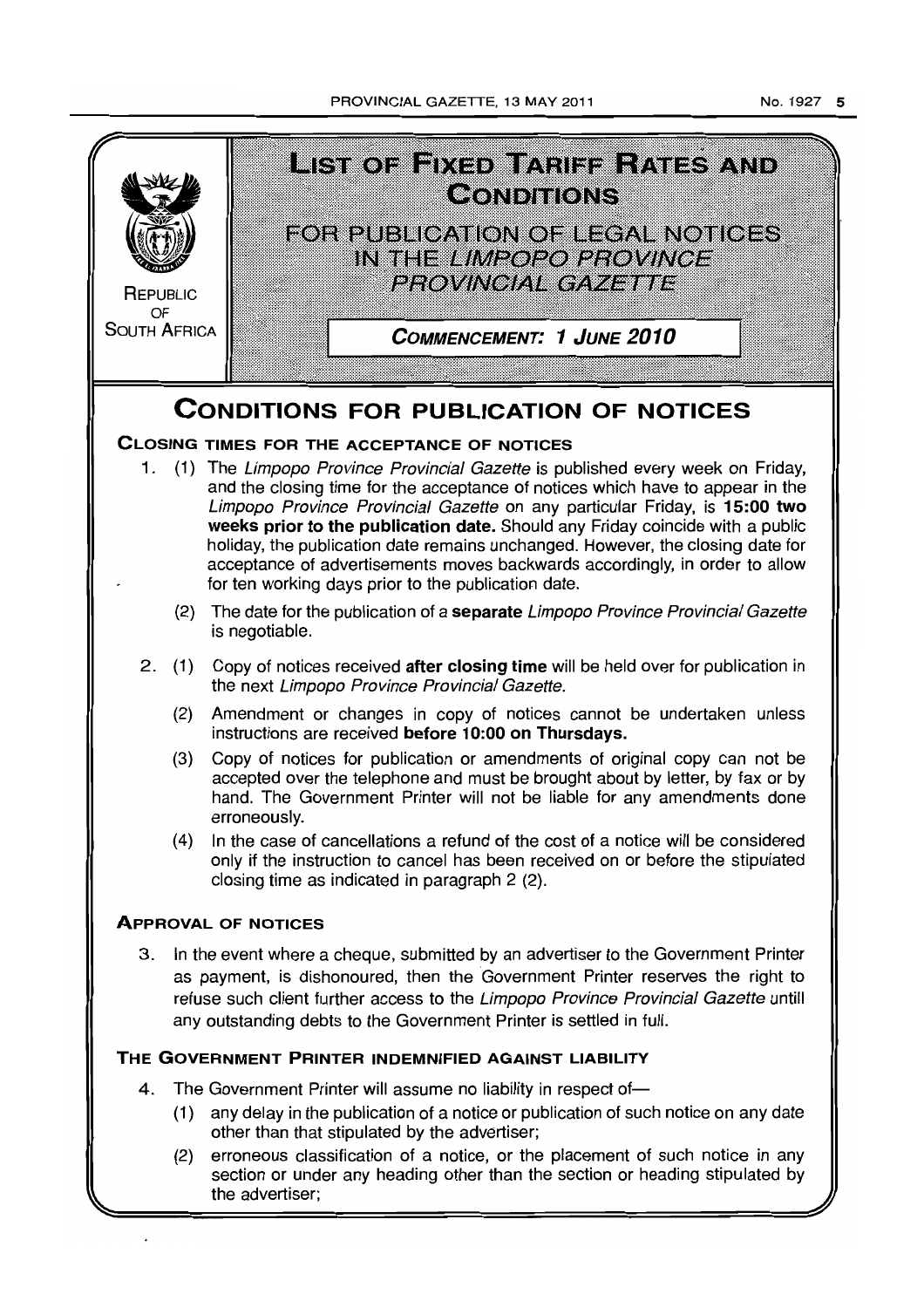$\mathcal{L}$   $\mathcal{L}$   $\mathcal{L}$   $\mathcal{L}$   $\mathcal{L}$   $\mathcal{L}$   $\mathcal{L}$   $\mathcal{L}$   $\mathcal{L}$   $\mathcal{L}$   $\mathcal{L}$   $\mathcal{L}$   $\mathcal{L}$   $\mathcal{L}$   $\mathcal{L}$   $\mathcal{L}$   $\mathcal{L}$   $\mathcal{L}$   $\mathcal{L}$   $\mathcal{L}$   $\mathcal{L}$   $\mathcal{L}$   $\mathcal{L}$   $\mathcal{L}$   $\mathcal{$ 

(3) any editing, revision, omission, typographical errors or errors resulting from faint or indistinct copy.

### **LIABILITY** OF ADVERTISER

5. Advertisers will be held liable for any compensation and costs arising from any action which may be instituted against the Government Printer in consequence of the publication of any notice.

### **COPY**

- 6. Copy of notices must be typed on one side of the paper only and may not constitute part of any covering letter or document.
- 7. At the top of any copy, and set well apart from the notice, the following must be stated:

Where applicable

- (1) The heading under which the notice is to appear.
- (2) The cost of publication applicable to the notice, in accordance with the "Word Count Table".

### PAYMENT OF COST

- 9. With, effect from 1 NOVEMBER 2004 no notice will be accepted for publication unless the cost of the insertion(s) is prepaid in CASH or by CHEQUE or POSTAL ORDERS. It can be arranged that money can be paid into the banking account of the Government Printer, in which case the deposit Slip accompanies the advertisement before publication thereof.
- 10. (1) The cost of a notice must be calculated by the advertiser in accordance with the word count table.
	- (2) Where there is any doubt about the cost of publication of a notice, and in the case of copy, an enquiry, accompanied by the relevant copy, should be addressed to the Advertising Section, Government Printing Works, Private Bag X85, Pretoria, 0001 [Fax: (012) 323-8805], before publication.
- 11. Overpayment resulting from miscalculation on the part of the advertiser of the cost of publication of a notice will not be refunded, unless the advertiser furnishes adequate reasons why such miscalculation occurred. In the event of underpayments, the difference will be recovered from the advertiser, and the notice(s) will not be published until such time as the full cost of such publication has been duly paid in cash or by cheque or postal orders, or into the banking account.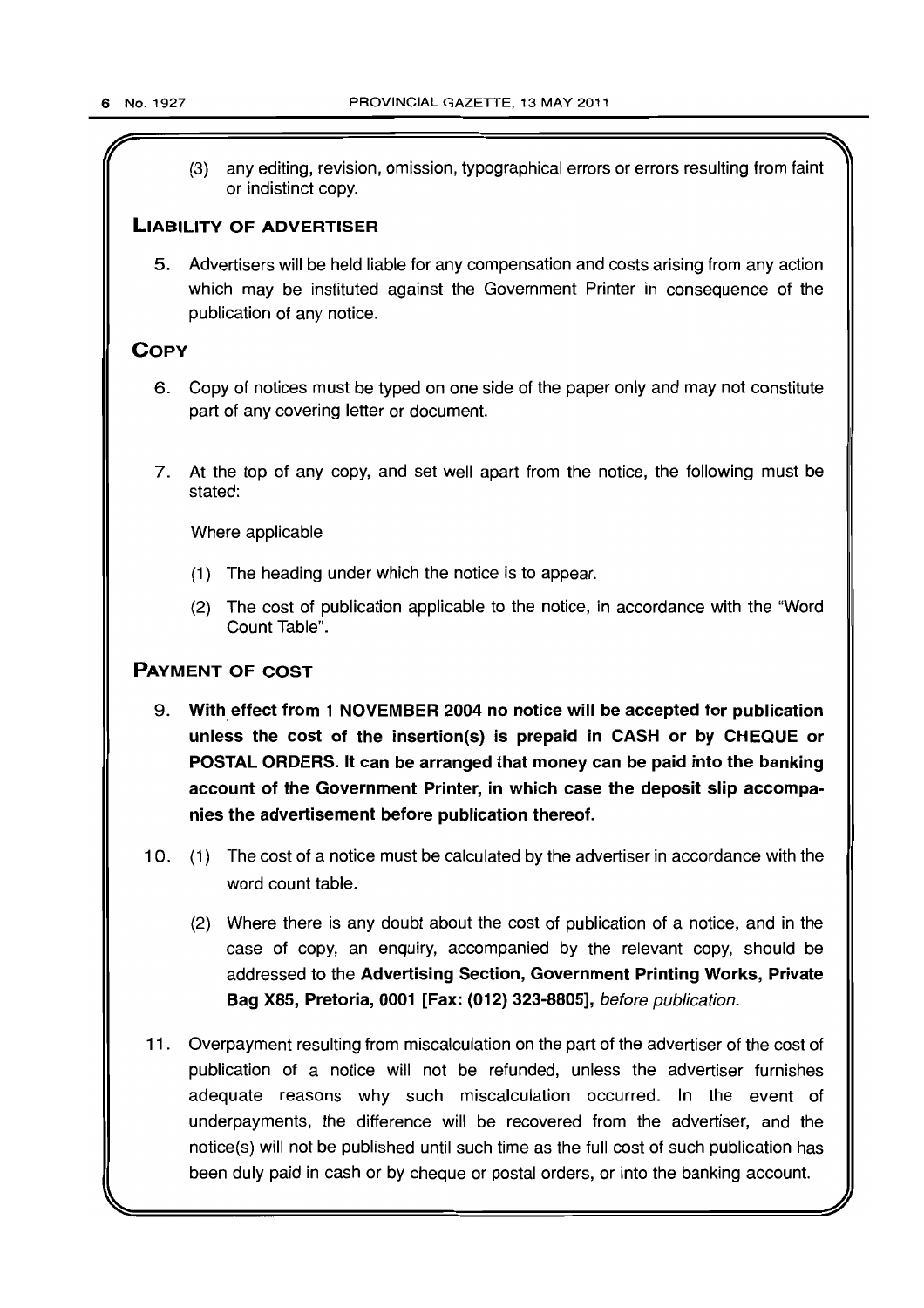- 1 2. In the event of a notice being cancelled, a refund will be made only if no cost regarding the placing of the notice has been incurred by the Government Printing Works.
- 13. The Government Printer reserves the right to levy an additional charge in cases where notices, the cost of which has been calculated in accordance with the Word Count Table, are subsequently found to be excessively lengthy or to contain overmuch or complicated tabulation.

### PROOF OF PUBLICATION

14. Copies of the Limpopo Province Provincial Gazette which may be required as proof of publication, may be ordered from the Government Printer at the ruling price. The Government Printer will assume no liability for any failure to post such Limpopo Province Provincial Gazette(s) or for any delay in despatching it/them.

# **GOVERNMENT PRINTERS BANK ACCOUNT PARTICULARS**

Bank:

ABSA

BOSMAN STREET

Account No.: 4057114016

Branch code: 632005

Reference No.: 00000049

Fax No.: (012) 323 8805

# Enquiries:

| Mrs. L. Fourie    | Tel.: (012) 334-4686 |
|-------------------|----------------------|
| Mrs. H. Wolmarans | Tel.: (012) 334-4591 |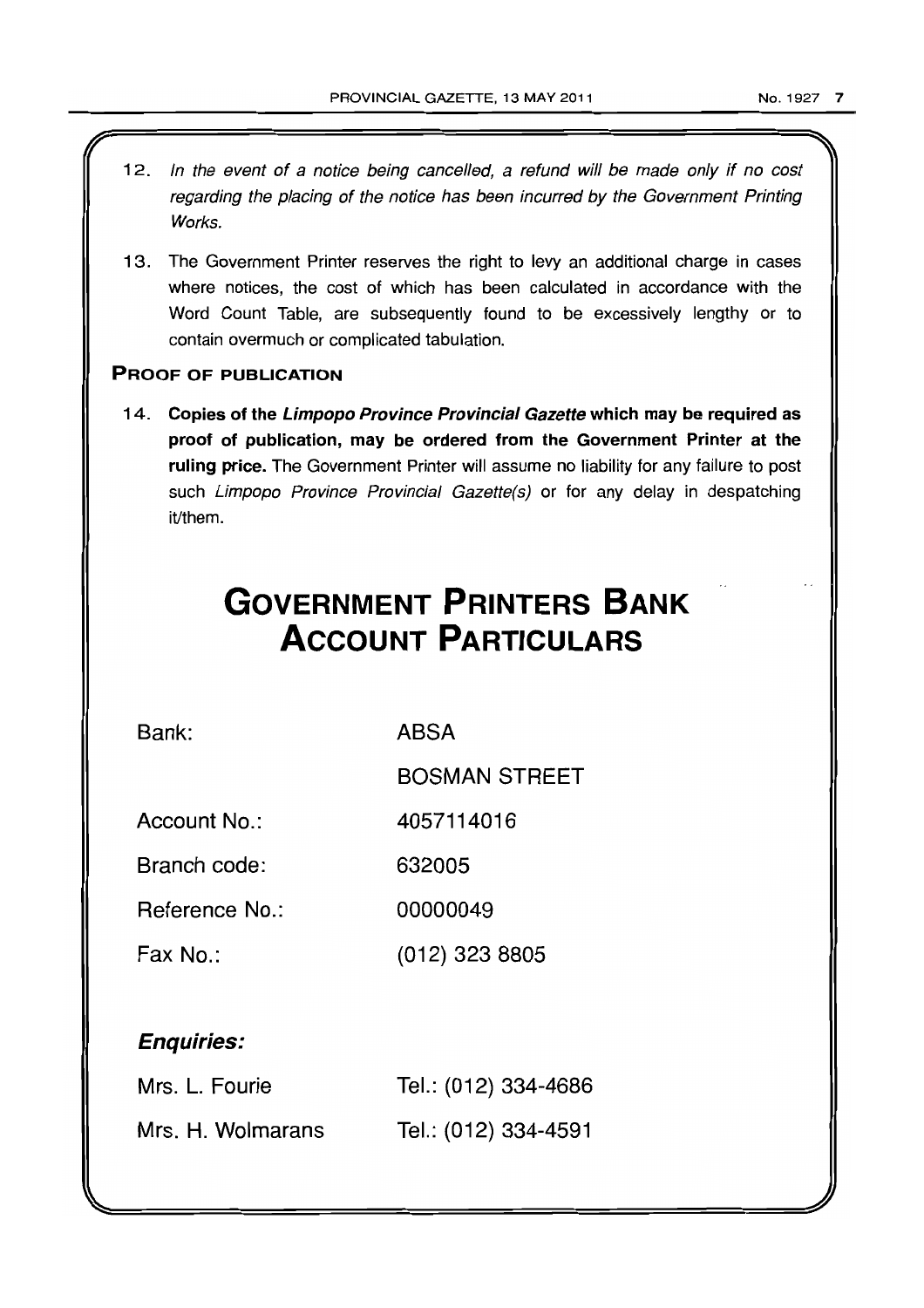# **GENERAL NOTICES • ALGEMENE KENNISGEWINGS**

### **GENERAL NOTICE 111 OF 2011**

#### **MODIMOLLE LOCAL MUNICIPALITY**

NOTICE OF APPLICATION FOR THE DIVISION OF LAND IN TERMS OF SECTION 6 (8) (a) OF THE DIVISION OF LAND ORDINANCE, 1986 (ORDINANCE 20 OF 1986)

I, Nicola Ludik, being the authorized agent for the registered owner of the following property hereby give notice in terms of 6 (8) (a) of the Division of Land Ordinance, 1986 (Ordinance 20 of 1986), that I have applied with the Modimolle Local Municipality for the division of the property described below:

• Remainder 37 of Portion 22 (a portion of Portion 15) of the farm Vaalwater 137 KR, into six (6) portions.

All relevant documents relating to the application will be open for inspection during normal office hours at the offices of the Modimolle Local Municipality, The Divisional Manager: Town-planning, Ground Floor, Modimolle Municipal Building, Harry Gwala Street, Modimolle, for a period of 28 days i.e. 6 May 2011 to 3 June 2011.

Any person who wishes to object to the application or submit representations in respect thereof must lodge the same in writing to Private Bag X1008, Modimolle, 0510, or lodge it with the Modimolle Local Municipality, at its address and room number specified above on or before the 3 June 2011.

Name and address of agent: Nicola Ludik, Alto Africa Town Planning & Development Consultants, P.O. Box 3007, Modimolle, 0510. 0766066372.

Date of publications: 6 May 2011 and 13 May 2011.

### **-. ALGEMENE KENNISGEWING 111 VAN 2011**

#### **MODIMOLLE PLAASLIKE MUNISIPALITEIT**

KENNISGEWING VAN AANSOEK OM VERDEUNG VAN GROND INGEVOLGE ARTIKEL 6 (8) (a) VAN DIE ORDONNANSIE OP DIE VERDEUNG VAN GROND, 1986 (ORD. 20 VAN 1986)

Ek, Nicola Ludik, synde die gevolmagde agent van die geregistreerde eienaar van die volgende eiendom gee hiermee ingevolge artikel 6 (8) (a) van die Ordonnansie op die Verdeling van Grond, 1986, kennis ek by die Modimolle Plaaslike Munisipaliteit aansoek doen om die verdeling van die eiendom hieronder beskryf:

• Restant van Gedeelte 22 ('n Gedeelte van Gedeelte 15) van die plaas Vaalwater 137 KR, in ses (6) gedeeltes.

Aile dokumente wat met die aansoek verband hou, sal tydens normale kantoorure vir besigtiging beskikbaar wees by die kantore van die Modimolle Plaaslike Munisipaliteit, Die Divisie Bestuurder: Dorpsbeplanning, Grondvloer, Modimolle Munisipale Gebou, Harry Gwalastraat. Modimolle, vir 'n tydperk van 28 dae, vanaf 6 Mei 2011 tot 3 Junie 2011.

Enige persoon wat beswaar will aanteken of voorleggings will maak met betrekking tot die aansoek, moet sodanige beswaar of voorlegging op skrif rig aan Privaatsak X1008, Modimolle, 0510, of indien by Die Divisie Bestuurder: Dorpsbeplanning by die bonstaande adres, op of voor 3 Junie 2011.

Naam en adres van agent: Nicola Ludik, Alto Africa Town Planning & Development Consultants, Posbus 3007, Modimolle, 0510.076 606 6372.

Datum van publikasie: 6 Mei 2011 en 13 Mei 2011.

 $6 - 13$ 

### **GENERAL NOTICE 112 OF 2011**

### APPLICATION IN TERMS OF ACT 21 OF 1940

Notice is hereby given, that I, Theo Kotze (Developlan), intend applying to the Controlling authority for the erection of a 25 m Vodacom cellular mast on Portion 35 of the farm Koppiefontein 686-LS (premises of Alfa nursery). Application is made in terms of section 11 (6) of the Advertising on Roads and Ribbon Development Act (Act 21 of 1940), as required, in terms of the following title condition: Number B2 in Title Deed T73920/93.

Particulars of the application will lie for inspection during normal office hours at the office of the applicant at the physical address mentioned below, and at the offices of the Director-General, Limpopo Province: Department of Local Government and Housing, 3rd Floor, Room 318, Hensa Building, corner Rabe and Schoeman Streets, Polokwane, for a period of 30 days from 6 May 2011.

Any objections to or representations in respect of the application must be lodged in writing simultaneously with the applicant and with the Director-General, Limpopo Province: Department of Local Government and Housing, at the above address or at Private Bag X9485, Polokwane, 0700, within a period of 30 days from 6 May 2011.

Address of agent: Developlan, P.O. Box 1883, Polokwane, 0700 (115 Marshall Street, Polokwane). Date of first application: 6 May 2011.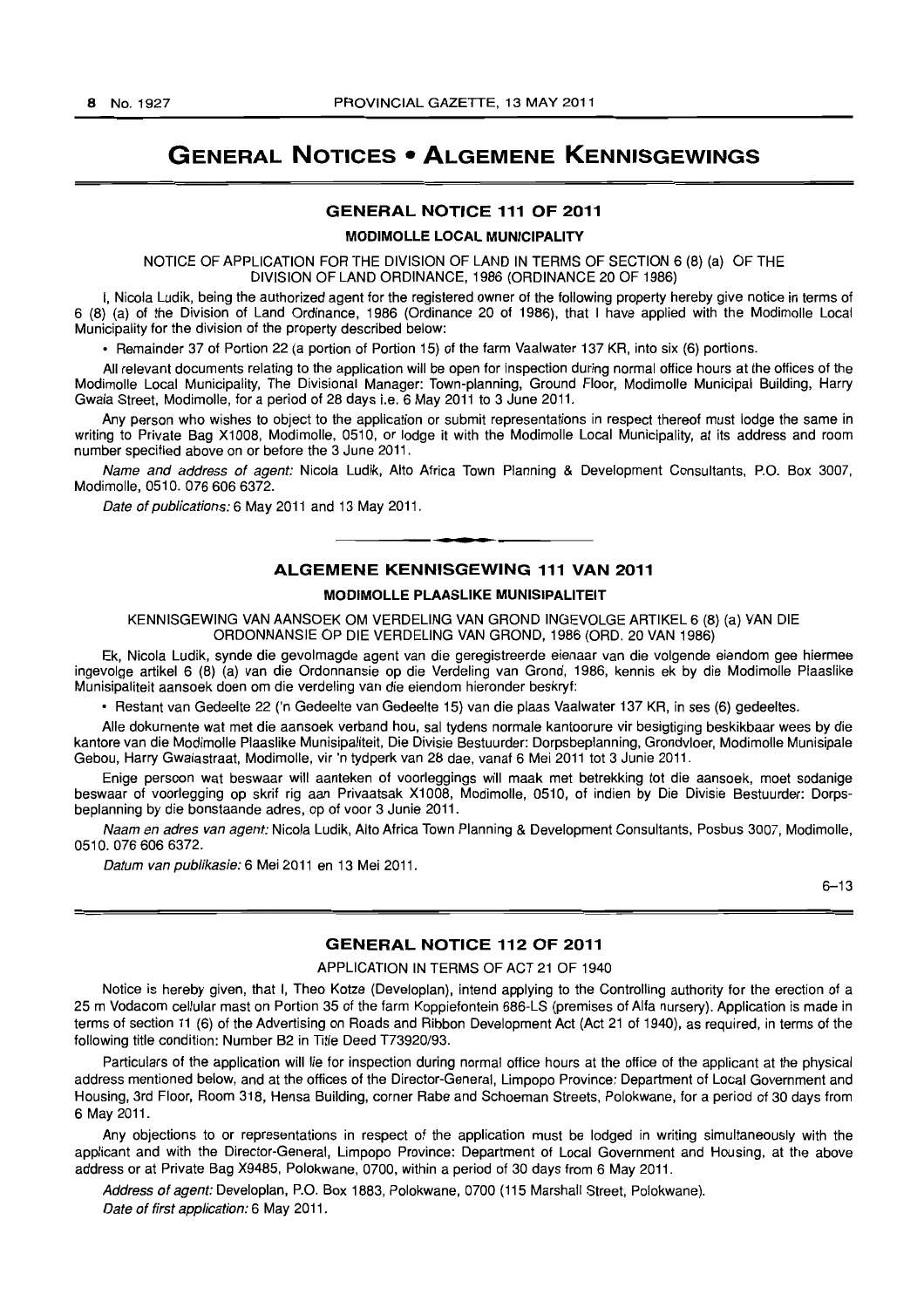### ALGEMENE KENNISGEWING 112 VAN 2011

AANSOEK IN TERME VAN WET 21 VAN 1940

Kennis word hiermee gegee dat ek, Theo Kotze (Developlan), van voornemens is om aansoek te doen by die Beherende Gesag vir die oprigting van 'n 25 m sellulêre mas en 'n houer wat elektroniese toerusting huisves op Gedeelte 35 van die plaas Koppiefontein 686-LS (Alfa kwekery). Aansoek word gedoen in terme van artikel 11 (6) van die Wet op die Toebou en Adverteer Langs Paaie (Wet 21 van 1940), vir toestemming van die Beherende Gesag, soos vereis in terme van die volgende titelvoorwaarde: Nommer B2 van Titelakte T73920/93.

Besonderhede van die aansoek lê ter insae gedurende gewone kantoorure by die kantoor van die Direkteur-Generaal, Limpopo Provinsie: Departement Plaaslike Regering en Behuising, 3de Vloer, Kamer 318, Hensa Gebou, hoek van Rabe- en Schoemanstraat, Polokwane, vir 'n tydperk van 30 dae vanaf 6 Mei 2011.

Enige besware teen of vertoë ten opsigte van die aansoek moet binne 'n tydperk van 30 dae vanaf 6 Mei 2011 skriftelik by die applikant asook by die Direkteur-Generaal, Limpopo Provinsie: Departement Plaaslike Regering en Behuising by bovermelde adres of Privaatsak X9485, Polokwane, 0700, gerig word.

Adres van agent: Developlan, Posbus 1883, Polokwane, 0700 (Marshallstraat 115, Polokwane).

Datum van eerste publikasie: 6 Mei 2011.

6-13

### GENERAL NOTICE 113 OF 2011

REMOVAL OF RESTRICTIONS ACT, 1967 (ACT 84 OF 1967)

### THE AMENDMENT, SUSPENSION OR REMOVAL OF THE CONDITIONS OF TITLE OF PORTION 363 OF THE FARM BOSPOORT 450 KR, BELA BELA

It is hereby notified that application has been made in terms of section 3 (1) of the Removal of Restrictions Act, 1967 (Act 84 of 1967), by the firm Geo Projects for the suspension or removal of the conditions of title of Portions 363 of the farm Bospoort 450 KR, Bela Bela, for the purposes of a residential township establishment.

The application and the relevant documents are open for inspection at the office of the Deputy Director-General, limpopo Province: Local Government and Housing, Market Street, Polokwane, and the office of the Municipal Manager, Municipal Offices, Bela Bela, until 3 June 2011.

Objections to the application may be lodged in writing with the Deputy Director-General, Limpopo Province: Local Government and Housing, at the above address or Private Bag X9485, Polokwane, 0700, on or before 3 June 2011, and shall reach this office not later than 14:00, on the said date.

Dates of publication: 6 May 2011 & 13 May 2011.

### ALGEMENE KENNISGEWING 113 VAN 2011

**-.** 

WET OP OPHEFFING VAN BEPERKINGS, 1967 (WET 84 VAN 1967)

### DIE WYSIGING, OPSKORTING OF OPHEFFING VAN DIE TlTELVOORWAARDES VAN GEDEELTES 363 VAN DIE PLAAS BOSPOORT 450 KR, BELA BELA

Hiermee word bekendgemaak dat ingevolge die bepalings van artikel 3 (1) van die Wet op Opheffing van Beperkings 1967, (Wet 84 van 1967), aansoek gedoen is deur die firma Geo Projects vir die opskorting of opheffing van die titelvoorwaardes van Gedeeltes 363 van die plaas Bospoort 450 KR, Bela Bela, ten einde dit moontlik te maak vir die stigting van 'n residensiële dorp.

Die aansoek en die betrokke dokumente lê ter insae in die kantoor van die Adjunk Direkteur-Generaal, Limpopo Provinsie: Plaaslike Regering en Behuising, Markstraat, Polokwane, en in die kantoor van die Munisipale Bestuurder, Munisipale Kantore, Bela Bela, tot 3 June 2011.

Besware teen die aansoek kan voor of op 3 Junie 2011, skriftelik by die Adjunk Direkteur-Generaal, Limpopo Provinsie: Plaaslike Regering en Behuising, by bovermelde adres of Privaatsak X9485, Polokwane, 0700, ingedien word en moet die kantoor nie later as 14:00, op genoemde datum bereik nie,

Datums van publikasie:6 Mei 2011 & 13 Mei 2011.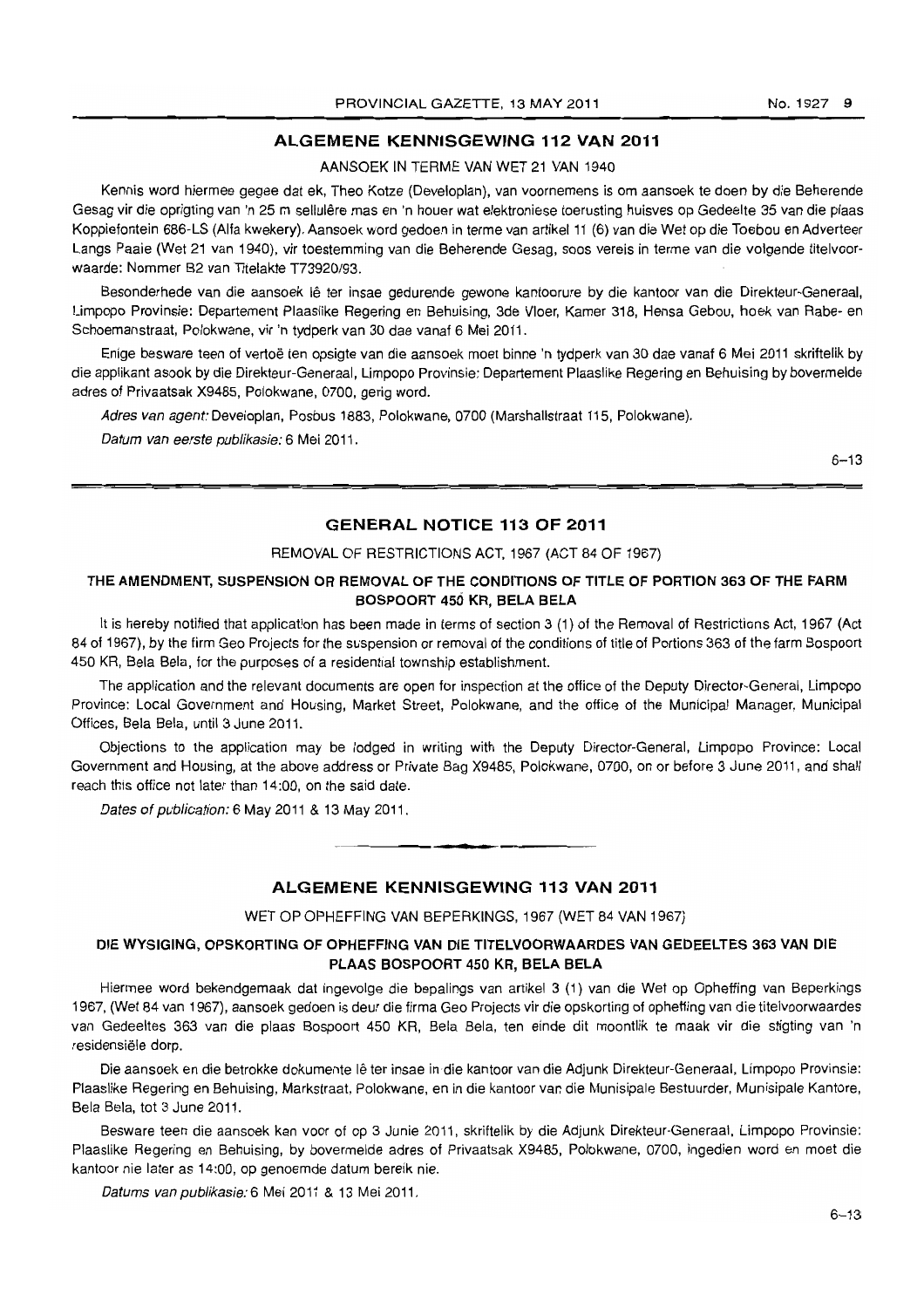#### **GENERAL NOTICE 114 OF 2011**

NOTICE OF APPLICATION FOR AMENDMENT OF THE TOWN-PLANNING SCHEME IN TERMS OF SECTION 56 (1) (b) (i) OF THE TOWN-PLANNING AND TOWNSHIPS ORDINANCE, 1986 (ORDINANCE No. 15 OF 1986)

### **BELA-BELA AMENDMENT SCHEME 31/2008**

We, Geo Projects, authorised agents of the owner of Portion 196 of the farm Buiskop 464 KR, Bela-Bela, hereby give notice in terms of section 56 (1) (b) (i) of the Town-planning and Townships Ordinance, 1986 (Ordinance No. 15 of-1986), that we have applied to the Bela-Bela Municipality for the amendment of the town-planning scheme known as the Bela-Bela Land Use Scheme, 2008, by the rezoning of the property from Agriculture to Special, to make provision for a Private Resort with uses as indicated in Annexure 119.

Particulars of the application will lie for inspection during normal office hours at the office of the Municipal Manager, Municipal Offices, Bela-Bela, for a period of 28 days from 10 December 2010.

Objections to or representations in respect of the application must be lodged with or made in writing to the Municipal Manager, at the above address or Private Bag X1609, Bela-Bela, 0480, within a period of 28 days from 10 December 2010.

Address; PO Box 919, Bela-Bela, 0480. Tel: 082 881 7252 .

### • **- I ALGEMENE KENNISGEWING 114 VAN 2011**

KENNISGEWING VAN AANSOEK OM WYSIGING VAN DIE DORPSBEPLANNINGSKEMA INGEVOLGE ARTIKEL 56 (1) (b) (i) VAN DIE ORDONNANSIE OP DORPSBEPLANNING EN DORPE, 1986 (ORDONNANSIE No. 15 VAN 1986)

#### **BELA-BELA-WYSIGINGSKEMA 31/2008**

Ons, Geo Projects, synde die gemagtigde agent van die eienaars van Gedeelte 196 van die plaas Buiskop 464 KR, Bela-Beja, gee hiermee ingevolge artikel 56 (1) (b) (i) van die Ordonnansie op Dorpsbeplanning en Dorpe, 1986 (Ordonnansie 15 van 1986), kennis dat ek by die Bela-Bela Munisipaliteit aansoek gedoen het om die wysiging van die dorpsbeplanningskema bekend as die Bela-Bela-grondgebruikskema, 2008, deur die sonering van die eiendom hierbo beskryf, van Landbou na Spesiaal, met bylaes om voorsiening te maak vir 'n Privaat Oord bestaande uit gebruike soos uiteen gesit in Bylaag 119.

Besonderhede van die aansoek lê ter insae gedurende gewone kantoorure by die kantoor van die Munisipale Bestuurder, Munisipale Kantore, Bela-Bela, vir 'n tydperk van 28 dae vanaf 10 Desember 2010.

Besware teen of vertoë ten opsigte van die aansoek moet binne 'n tydperk van 28 dae vanaf 10 Desember 2010, skriftelik by of tot die Munisipale Bestuurder by bovermelde adres of by Privaatsak X1609, Bela-Bela, 0480, ingedien of gerig word.

Adres: Posbus 919, Bela-Bela, 0480. Tel: 082 881 7252.

6-13

### **GENERAL NOTICE 115 OF 2011**

#### MODI MOLLE **LOCAL MUNICIPALITY AMENDMENT SCHEMES**

NOTICE OF APPLICATION FOR AMENDMENT OF THE TOWN-PLANNING SCHEME IN TERMS OF SECTION 56 (1) (b) (i) OF THE TOWN-PLANNING AND TOWNSHIPS ORDINANCE, 1986 (ORDINANCE 15 OF 1986)

I, Nicola Ludik, being the authorized agent for the registered owners of the following properties, hereby give notice in terms of section 56 (1) (b) (i) of the Town-planning and Townships Ordinance, 1986 (Ordinance 15 of 1986), that I have applied to the Modimolle Local Municipality, for the amendment of the town-planning scheme in operation, known as the Modimolle Land Use Scheme, 2004, by the rezoning of the properties described below, situated within the jurisdiction of the Modimolle Local Municipality, from:

### **MODIMOLLE AMENDMENT SCHEME 244:**

• A 1 hectare portion of Portion 16 (a portion of Portion 2) of the farm Grootvlei 417 KR, located in the Modimolle area of jurisdiction, from "Agriculture" to "Special" for auction pens, administrative offices related and subservient to the auction pens and such other associated and subservient land uses which the municipality may approve with special consent, subject to certain conditions.

### **MODIMOLLE AMENDMENT SCHEME 245:**

• Erf 250, Nylstroom/Modimolle, also known as 92 Budler Street, Modimolle, located in the Modimolle area of jurisdiction, from "Residential 1" to "Residential 2", with a density of 64 units per hectare, subject to certain conditions.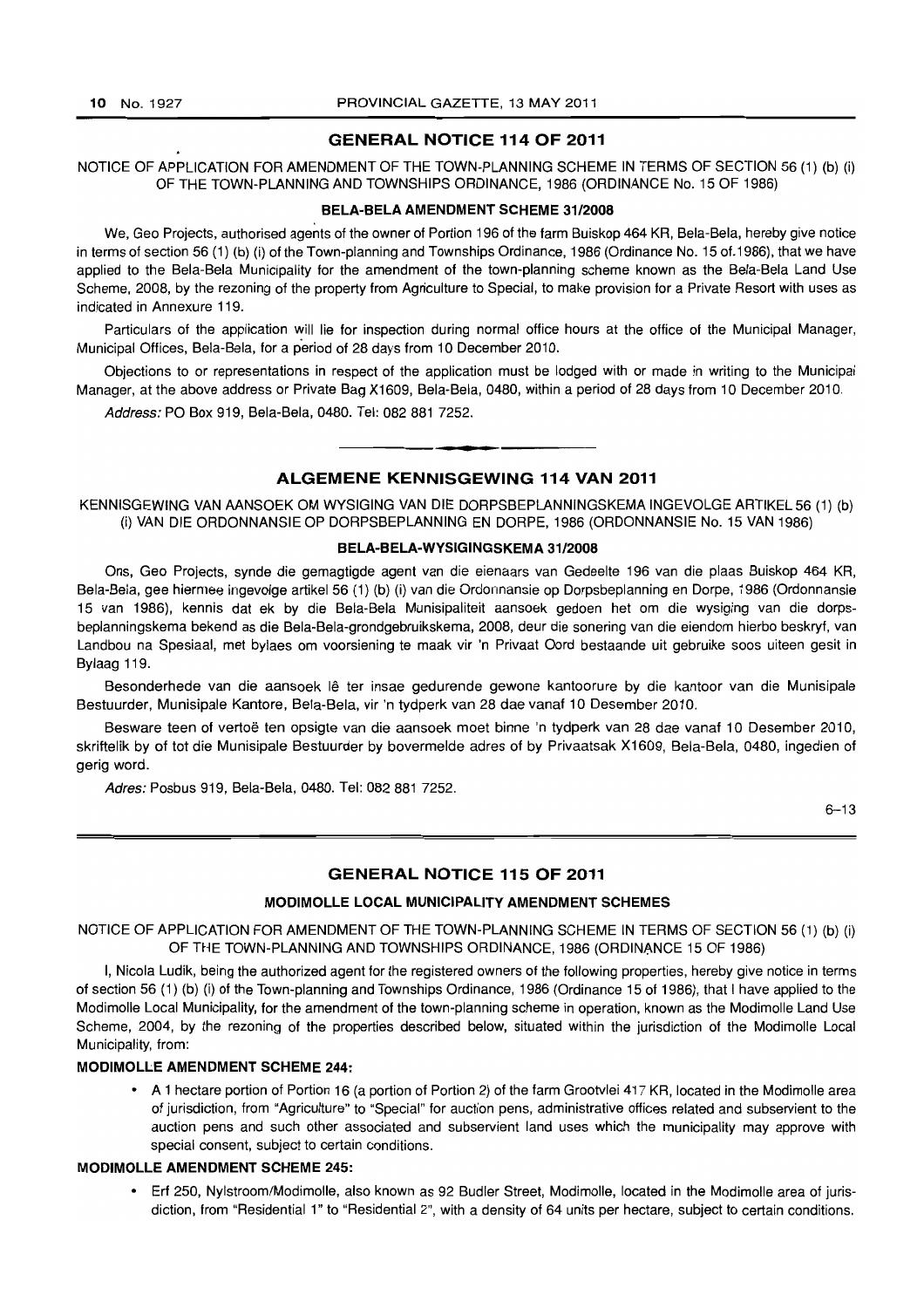### **MODIMOLLE AMENDMENT SCHEME 251:**

• A portion of Portion 2 of the farm Shangrila 459 KR, located in the Modimolle area of jurisdiction, from "Agriculture" to "Resort", and such other associated and subservient land uses which the municipality may approve with special consent, subject to certain conditions.

All relevant documents relating to the applications will be open for inspection during normal office hours at the offices of the Modimolle Local Municipality, The Divisional Manager: Town-planning, Ground Floor, Modimolle Municipal Building, Harry Gwala Street, Modimolle, for a period of 28 days, i.e. 6 May 2011 to 3 June 2011.

Any person who wishes to object to the applications or submit representations in respect thereof, must lodge the same in writing to Private Bag X1008, Modimolle, 0510, or lodge it with the Modimolle Local Municipality at its address and room number specified above, on or before 3 June 2011.

Name and address of agent: Nicola Ludik, P.O. Box 3007, Modimolle, 0510, 076 606 6372.

### **ALGEMENE KENNISGEWING 115 VAN 2011**

**• •** 

#### **MODIMOLLE PLAASLIKE MUNISIPALITEIT-WYSIGINGSKEMAS**

KENNISGEWING VAN AANSOEK OM WYSIGING VAN DIE DORPSBEPLANNINGSKEMA INGEVOLGE ARTIKEL 56 (1) (b) (i) VAN DIE ORDONNANSIE OP DORPSBEPLANNING EN DORPE, 1986: ORO. 15 VAN 1986

Ek, Nicola Ludik, synde die gevolmagde agent van die geregistreerde eienaars van die volgende eiendomme, gee hiermee ingevolge artikel 56 (1) (b) (i) van die Ordonnansie op dorpsbeplanning en Dorpe, 1986, kennis dat ek by die Modimolle Plaaslike Munisipaliteit aansoek gedoen het om die wysiging van die dorpsbeplanningskema, bekend as die Modimolle Land Use Scheme, 2004, deur die hersonering van die eiendomme hieronder beskryf, gelee in die jurisdiksie van die Modimolle Plaaslike Munisipaliteit, vanaf:

### **.,MODIMOLLE-WYSIGINGSKEMA 244:**

• 'n 1 hektaar gedeelte van Gedeelte 16 ('n gedeelte van Gedeelte 2) van die plaas Grootvlei 417 KR, geleë in die Modimolle jurisdiksiearea, vanaf "Landbou" na "Spesiaa'" vir vendusiekrale, administratiewe kantore aanverwant en ondergeskik aan die vendusiekrale en sulke aanverwante en ondergeskikte gebruike as wat deur die munisipaliteit goedgekeur mag word, met 'n spesiale toestemming, onderworpe aan sekere voorwaardes.

#### **MODIMOLLE-WYSIGINGSKEMA 245:**

• Erf 250, Nylstroom/Modimolle, ook bekend as Budlerstraat 92, Modimolle, gelee in die Modimolle jurisdiksiearea, vanaf "Residensieel 1" na "Residensieel 2", teen 'n digtheid van 64 eenhede per hektaar, onderworpe aan sekere voorwaardes.

#### **MODIMOLLE-WYSIGINGSKEMA 251:**

• 'n Gedeelte van Gedeelte 2 van die plaas Shangrila 459 KR, gelee in die Modimolle-jurisdiksiearea, vanaf "Landbou" na "Oord" en sulke aanverwante en ondergeskikte gebruike as wat deur die munisipaliteit goedgekeur mag word met 'n spesiale toestemming, onderworpe aan sekere voorwaardes.

Aile dokumente wat met die aansoek verband hou, sal tydens normale kantoorure vir besigtiging beskikbaar wees by die kantore van die Modimolle Plaaslike Munisipaliteit, Die Divisiebestuurder: Dorpsbeplanning, Grondvloer, Modimolle Munisipale Gebou, Harry Gwalastraat, Modimolle, vir 'n tydperk *van* 28 dae, vanaf 6 Mei 2011 tot 3 Junie 2011.

Enige persoon wat beswaar wil aanteken of voorleggings wil maak met betrekking tot die aansoeke, moet sodanige beswaar of voorlegging op skrif rig aan Privaatsak X1008, Modimolle, 0510, of indien by die Divisiebestuurder: Dorpsbeplanning, by die bostaande adres, op of voor 3 Junie 2011.

Naam en adres van agent: Nicola Ludik, Posbus 3007, Modimolle, 0510. 076 606 6372.

6-13

### **GENERAL NOTICE 118 OF 2011**

### **BELA·BELA AMENDMENT SCHEME 47**

NOTICE OF APPLICATION FOR AMENDMENT OF THE TOWN-PLANNING SCHEME IN TERMS OF SECTION 56 (1) (b) (i) OF THE TOWN-PLANNING AND TOWNSHIPS ORDINANCE, 1986 (ORDINANCE No. 15 OF 1986)

We, Geo Projects, authorised agents of the owner of Portion 139 of the farm Buiskop 464 KR, Bela-Bela, hereby give notice in terms of section 56 (1) (b) (i) of the Town-planning and Townships Ordinance, 1986 (Ordinance No. 15 of 1986), that we have applied to the Bela-Bela Municipality for the amendment of the town-planning scheme, known as the Bela-Bela Land Use Scheme, 2008, by the amendment of the zoning of the property by the addition of an Annexure 135 to the existing Agricultural zoning, to make provision of Overnight Accommodation, Training facilities, Restaurant, Clinic and additional uses as indicated in the Annexure 135 to the amendment scheme.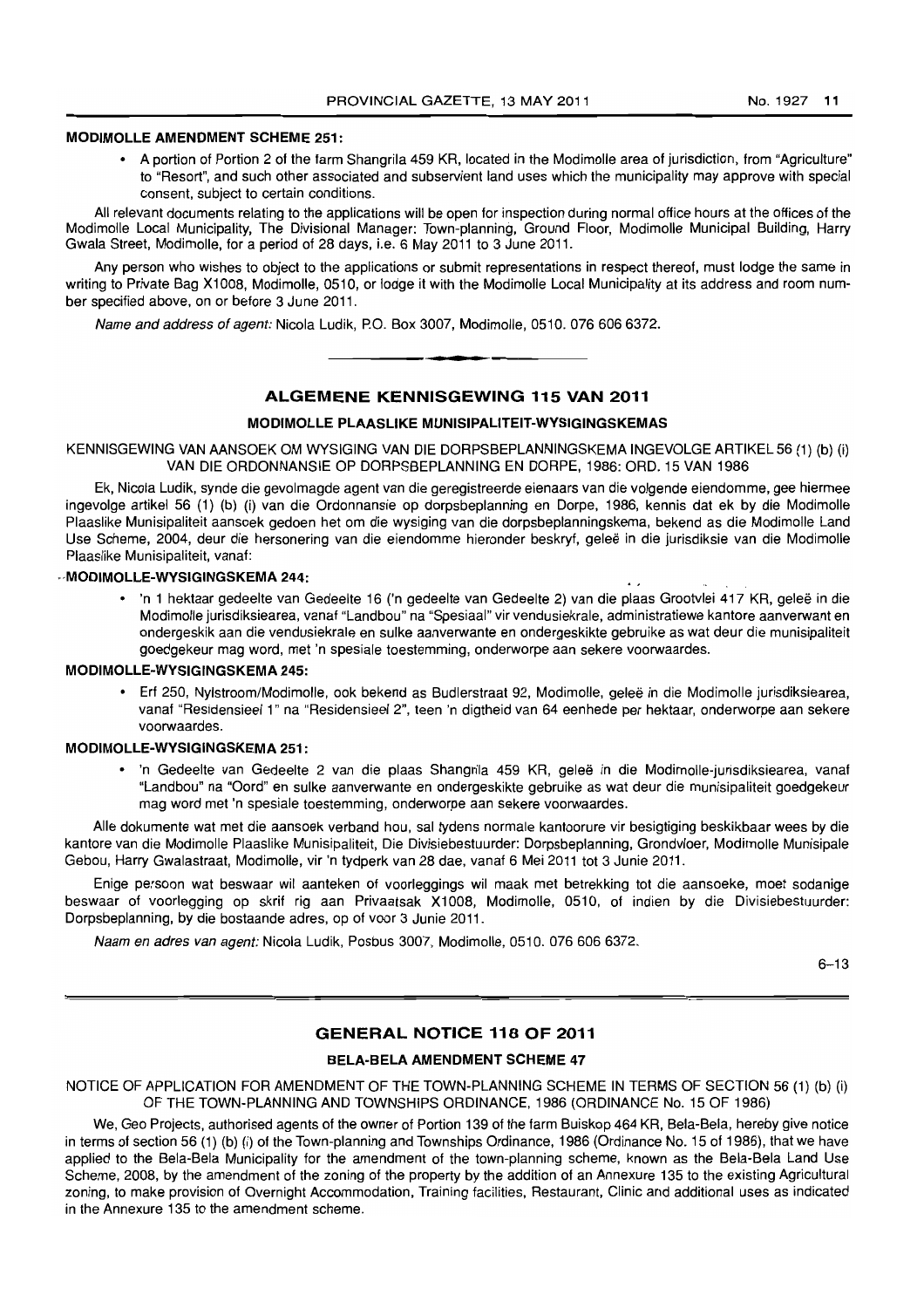Particulars of the application will lie for inspection during normal office hours at the office of the Municipal Manager: Municipal Offices, Bela-Bela, for a period of 28 days from 13 May 2011.

Objections to or presentations in respect of the application must be lodged with or made in writing to: The Municipal Manager at the above address or Private Bag X1609, Bela-Bela, 0480, within a period of 28 days from 13 May 2011.

Address: P.O. Box 919, Bela-Bela, 0480. Tel. 082 881 7252. . **-.** 

### **ALGEMENE KENNISGEWING 118 VAN 2011**

#### **BELA-BELA-WYSIGINGSKEMA 47/08**

KENNISGEWING VAN AANSOEK OM WYSIGING VAN DIE DORPSBEPLANNINGSKEMA INGEVOLGE ARTIKEL 56 (1) (b) (i) VAN DIE ORDONNANSIE OP DORPSBEPLANNING EN DORPE, 1986 (ORDONNANSIE No. 15 VAN 1986)

Ons, Geo Projects, synde die gemagtigde agent van die eienaars van Gedeelte 139 van die plaas Buiskop 464 KR, Bela-Bela, gee hiermee ingevolge artikel 56 (1) (b) (I) van die Ordonnansie op Dorpsbeplanning en Dorpe (Ordonnansie 15 van 1986), kennis dat ons by die Bela-Bela Munisipaliteit aansoek gedoen het om die wysiging van die dorpsbeplanningskema, bekend as die Bela-Bela Grondgebruikskema, 2008, deur die sonering van die eiendom hierbo beskryf, te wysig deur die byvoeging van Bylae 135 tot die bestaande Landbou sonering, om voorsiening te maak vir onder andere Oornag Akkommodasie, Opleidings Fasiliteite, Restaurant, Kliniek en verdere gebruike soos uiteengesit in die Bylae 135 tot die wysigingskema.

Besonderhede van die aansoek lê ter insae gedurende gewone kantoorure by die kantoor van die Munisipale Bestuurder: Munisipale Kantore, Bela-Bela, vir 'n tydperk van 28 dae vanaf 13 Mei 2011.

Besware teen of vertoë ten opsigte van die aansoek moet binne 'n tydperk van 28 dae vanaf 13 Mei 2011, skriftelik by of tot die Munisipale Bestuurder by bovermelde adres of by Privaatsak X1609, Bela-Bela, 0480, ingedien of gerig word.

Adres: Posbus 919, Bela-Bela, 0480. Tel. 082 881 7252.

13-20

### **GENERAL NOTICE 119 OF 2011**

#### **BELA-BELA AMENDMENT SCHEME 48/08**

NOTICE OF APPLICATION FOR AMENDMENT OF THE TOWN-PLANNING SCHEME IN TERMS OF SECTION 56 (1) (b) (i) OF THE TOWN-PLANNING AND TOWNSHIPS ORDINANCE, 1986 (ORDINANCE No. 15 OF 1986)

We, Geo Projects, authorised agents of the owner of Portion 24 of the farm Roodekuil 496 KR, Bela-Bela, hereby give notice in terms of section 56 (1) (b) (i) of the Town-planning and Townships Ordinance, 1986 (Ordinance No. 15 of 1986). that we have applied to the Bela-Bela Municipality for the amendment of the town-planning scheme, known as the Bela-Bela Land Use Scheme, 2008, by the amendment of the zoning of the property by the addition of an Annexure 136 to the existing Agricultural zoning, to make provision for Overnight Accommodation and additional uses as indicated in the Annexure 136 to the amendment scheme.

Particulars of the application will lie for inspection during normal office hours at the office of the Municipal Manager: Municipal Offices, Bela-Bela, for a period of 28 days from 13 May 2011.

Objections to or presentations in respect of the application must be lodged with or made in writing to: The Municipal Manager at the above address or Private Bag X1609, Bela-Bela, 0480, within a period of 28 days from 13 May 2011.

Address: P.O. Box 919, Bela-Bela, 0480. Tel. 082 881 7252.

### **ALGEMENE KENNISGEWING 119 VAN 2011**

**• •** 

#### BELA~BELA-WYSIGINGSKEMA **48108**

KENNISGEWING VAN AANSOEK OM WYSIGING VAN DIE DORPSBEPLANNINGSKEMA INGEVOLGE ARTIKEL 56 (1) (b) (i) VAN DIE ORDONNANSIE OP DORPSBEPLANNING EN DORPE, 1986 (ORDONNANSIE No. 15 VAN 1986)

Ons, Geo Projects, synde die gemagtigde agent van die eienaars van Gedeelte 24 van die plaas Roodekuil 469 KR, Bela-Bela, gee hiermee ingevolge artikel56 (1) (b) (i) van die Ordonnansie op Dorpsbeplanning en Dorpe (Ordonnansie 15 van 1986), kennis dat ons by die Bela-Bela Munisipaliteit aansoek gedoen het om die wysiging van die dorpsbeplanningskema, bekend as die Bela-Bela Grondgebruikskema, 2008. deur die sonering van die eiendom hierbo beskryf, te wysig deur die byvoeging van Bylae 136 tot die bestaande Landbou sonering, om voorsiening te maak vir onder andere besigheid en verdere gebruike soos uiteengesit in die Bylae 136 tot die wysigingskema.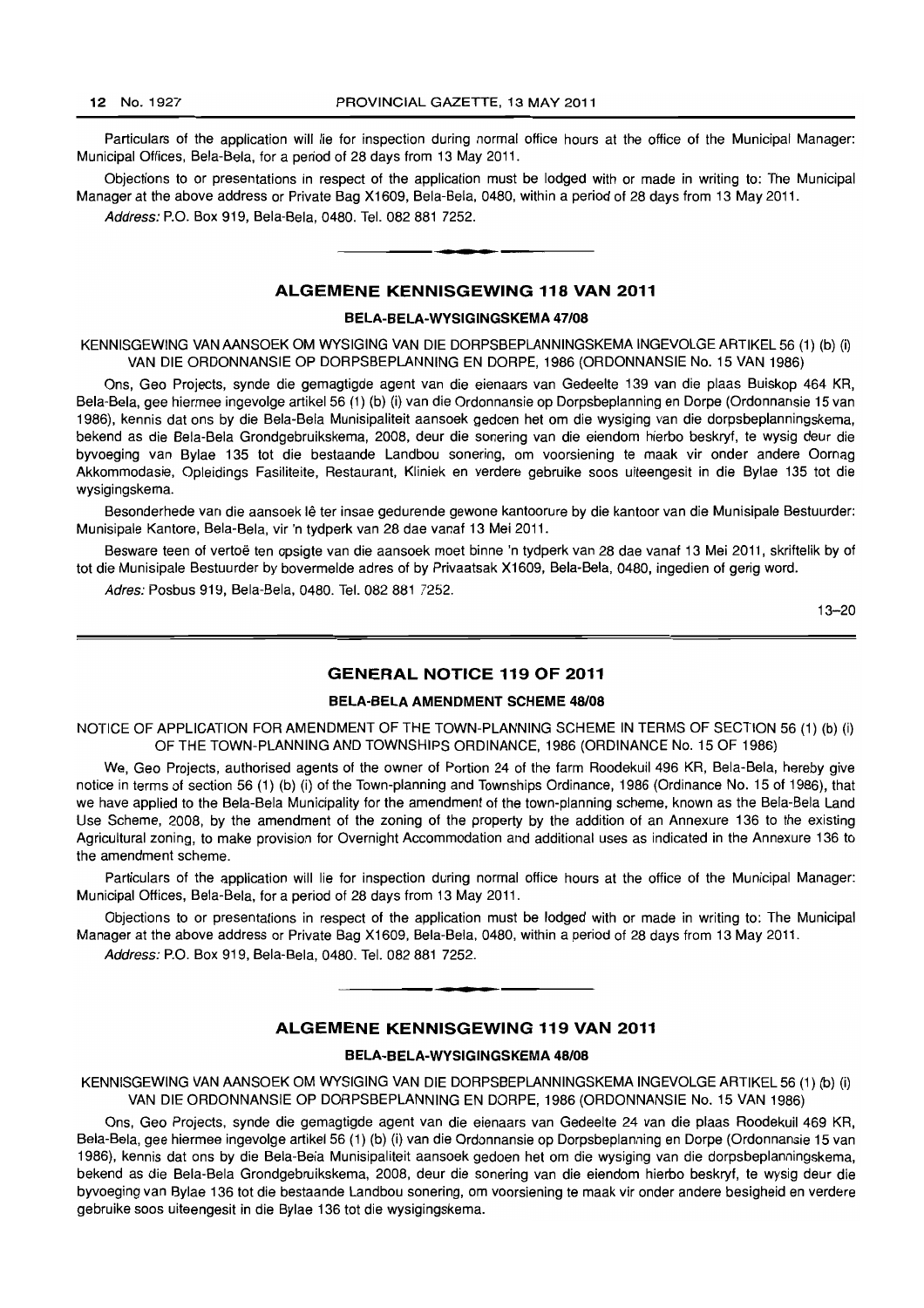Besonderhede van die aansoek lê ter insae gedurende gewone kantoorure by die kantoor van die Munisipale Bestuurder: Munisipale Kantore, Bela-Bela, vir 'n tydperk van 28 dae vanaf 13 Mei 2011.

Besware teen of vertoë ten opsigte van die aansoek moet binne 'n tydperk van 28 dae vanaf 13 Mei 2011, skriftelik by of tot die Munisipale Bestuurder by bovermelde adres of by Privaatsak X1609, Bela-Bela, 0480, ingedien of gerig word.

Adres: Posbus 919, Bela-Bela, 0480. Tel. 082881 7252.

13-20

### GENERAL NOTICE 120 OF 2011

### TZANEEN AMENDMENT SCHEME 187

NOTICE OF APPLICATION FOR AMENDMENT OF A TOWN-PLANNING SCHEME IN TERMS OF SECTION 28 (1) (a) OF THE TOWN-PLANNING AND TOWNSHIPS ORDINANCE, 1986 (ORDINANCE 15 OF 1986)

We, Kobus Winterbach and/or Willem Johannes Jacobsz, being the authorized agents of the registered owner of Erven 1266 and 1327 Tzaneen Extension 12 (known as the Greater Tzaneen Municipality), hereby give notice in terms of section 28 (1) (a) of the Town-planning and Townships Ordinance, 1986 (Ordinance 15 of 1986), that we have applied to the Greater Tzaneen Municipality for the amendment of the Town-planning scheme known as Tzaneen Town-planning Scheme, 2000, by the rezoning of parts of the properties described above (to be known as Erf 4640, Tzaneen X12), situated ain Maritz Street, from 'Public Open Space" to "Existing Public Roads."

Particulars of the application will lie for inspection during normal office hours at the office of the Municipal Manager, . Civic Centre, Tzaneen, for a period of 28 days from 13 May 2011 (the date of the first publication of the notice).

Objections to or represetnations in respect of the applications must be lodged with or made in writing to the Municipal Manager at the above address or at PO Box 24, Tzaneen, 0850, within a period of 28 days from 13 May 2011.

Address of authorised agent: Winterbach & Associates, PO Box 2071, Tzaneen, 0850. Tel No. (015) 307-1401. Ref No. K1017/W. (Publish on: Friday 13 & 20 May 2011).

**• •** 

### ALGEMENE KENNISGEWING 120 VAN 2011

#### TZANEEN·WYSIGINSKEMA 187

KENNISGEWING VAN AANSOEK OM WYSIGING VAN 'N DORPSBEPLANNINGSKEMA INGEVOLGE ARTIKEL 28 (1) (a) VAN DIE ORDONNANSIE OP DORPSBEPLANNING EN DORPE, 1996 (ORDONNANSIE 15 VAN 1986)

Ons, Kobus Winterbach en/of Willem Johannes Jacobsz, synde die gemagtigde agente van die geregistreerde eienaar van Erwe 1266 en 1327, Tzaneen Uitbreiding 12 (bekend as Groter Tzaneen Munisipaliteit), gee hiermee ingevolge artikel 28 (1) (a) van die Ordonnansie op Dorpsbeplanning en Dorpe, 1986 (Ordonnansie 15 van 1986) kennis dat ons by die Groter Tzaneen Munisipaliteit, aansoek gedoen het om die wysiging van die Dorpsbeplanningskema bekend as Tzaneen-dorpsbeplanningskema, 2000 deur die hersonering van dele van eiendomme hierbo beskryf (voorgestelde Erf 4640, Tzaneen X12), gelee te Maritzstraat vanaf "Openbare Oop Ruimte" na "Bestaande Openbare Paaie."

Besonderhede van die aansoeke lê ter insae gedurende gewone kantoorure by die kantoor van die Munisipale Bestuurder, Burgersentrum, Tzaneen, vir 'n tydperk van 28 dae vanaf 13 Me; 2011 (die datum van eerste publikasie van hierdie kennisgewing).

Besware teen of vertoë ten opsigte van die aansoeke moet binne 'n tydperk van 28 dae vaanf 13 Mei 2011, skriftelik by of tot die Munisipale Bestuurder, by bovermelde adres of by Posbus 24, Tzaneen, 0850, ingedien of gerig word.

Adres van gemagtigde agent: Winterbach & Associate, Posbus 2071, Tzaneen, 0850. Tel No. (015) 307-1041, Verw: No. K1017/W. (Publiseer op Vrydag 13 & 20 Mei 2011.

 $13 - 20$ 

### GENERAL NOTICE 121 OF 2011

#### NOTICE OF DRAFT SCHEME

The Greater Tzaneen Local Municipality, hereby gives notice in terms of section 28 (1) (a) of the Town-planning and Townships Ordinance, 1986 (Ordinance 15 of 1986), that a draft town-planning scheme to be known as Amendment Scheme 240 has been prepared by it. This scheme is an amendment scheme and contains the following proposal:

The rezoning of Portion 2 of Erf 3219, Tzaneen Extension 7, situated at 103 Agatha Street, from "Municipal" to "Business 1".

The draft scheme will lie for inspection during normal office hours at the office of the Municipal Manager, Civic Centre, Agatha Street, Tzaneen, for a period of 28 days from 13 May 2011.

Objections to or representations in respect of the scheme must be lodged with or made in writing to the Municipal Manager at the above address or at PO Box 24, Tzaneen, 0850, within a period of 28 days from 13 May 2011.

Address of agent: Jacques Du Toit & Associates, PO Box 754, Tzaneen, 0850.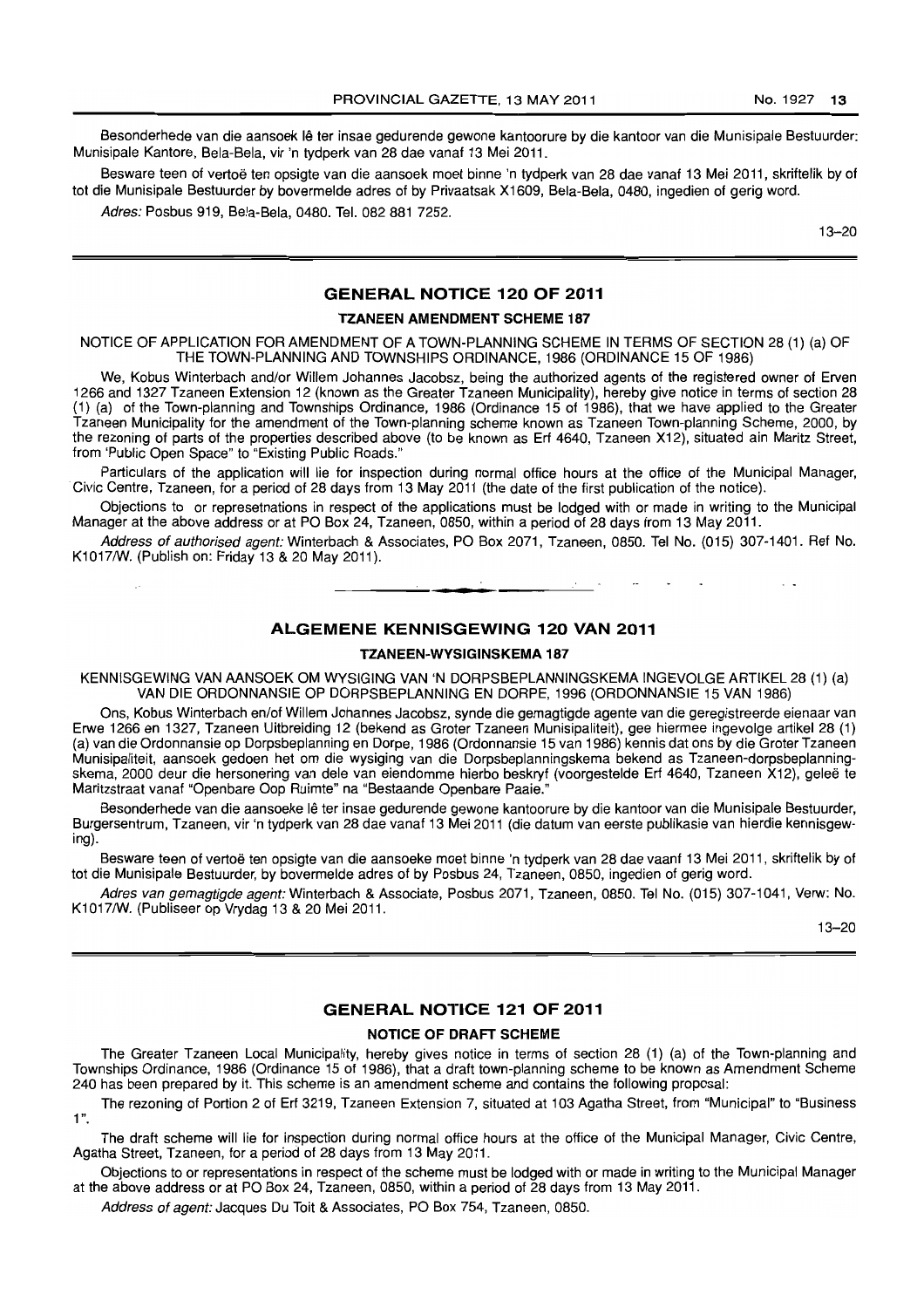### **ALGEMENE KENNISGEWING 121 VAN 2011**

#### **KENNISGEWING VAN ONTWERPSKEMA**

Die Groter Tzaneen Munisipaliteit gee hiermee ingevolge artikel 28 (1) (a) van die Ordonnansie op Dorpsbeplanning en Dorpe, 1986 (Ordonnansie 15 van 1986), kennis dat 'n ontwerpdorpsbeplanningskema bekend te staan as wysigingskema 240 deur hom opgstel is. Hierdie skema is 'n wysigingskema en bevat die volgende voorstel:

Die hersonering van Gedeelte 2 van Erf 3219, Tzaneen Uitbreiding 47, geleë te Agathastraat 103, van "Munisipaal" na "Besigheid 1 ".

Die ontwerpskema Iê ter insae gedurende gewone kantoorure by die kantoor van die Munisipale Bestuurder, Burgersentrum, Agathastraat, Tzaneen, vir 'n tydperk van 28 dae vanaf 13 Mei 2011.

Besware teen of vertoe ten opsigte van die aansoek moet binne 'n tydperk van 28 dae vanaf 13 Mei 2011, Skriftelik by of tot die Munisipale Bestuurder by bovermelde adres of by Posbus 24, Tzaneen, 0850, ingedien of gerig word.

Adres van agent: Jacques du Toit & Medewerkers, Posbus 754, Tzaneen, 0850.

13-20

### **GENERAL NOTICE 122 OF 2011**

REMOVAL OF RESTRICTIONS ACT, 1967

REMOVAL OF RESTRICTIONS ON THE REMAINDER PORTION AND PORTION 2 OF ERF 38, NORTHAM KQ (AMENDMENT SCHEME 263)

It is hereby notified that application has been made in terms of section 3 (1) of the Removal of Restrictions Act, 1967 (Act No 84 of 1967), by Plancentre Town and Regional Planners, Potchefstroom, for the removal of conditions Pages 2 & 3: 3 (b), (9), I (ii}-(iii), (j) and Pages 4 & 5: 3 (b), (g), (ii}-(iii) and (j) in Deed of Transfer T41559/08 for the purpose of using the property for dwelling units and relaxation of he building line.

The application and relative documents are open for inspection at the offices of the Administrator, Department Development Local Government and Housing, 28 Market Street, Polokwane and the office of the Municipal Manager, Thabazimbi Municipality for a period of 28 days from 13 May 2011.

Objections to the application may be lodged in writing with the Administrator, Department of Developmental Local Government and Housing at the above address or to Private Bag X9485, Polokwane, 0700, on or before 10 June 2011 and shall reach this office not later than 14hOO on the said date.

Ref: HB 2855 Removal. File No: LH1211/4/3/21215/34.

### . **-. ALGEMENE KENNISGEWING 122 VAN 2011**

#### WET OP OPHEFFING VAN BEPERKINGS, 1967

DIE OPHEFFING VAN TITEL VOORWAARDES VAN DIE RESTERENDE GEDEELTE & GEDEELTE 2 VAN ERF 38, NORTHAM KQ (WYSIGINGSKEMA 263)

Hierby word bekend gemaak dat ingevolge die bepalings van artikel 3 (1) van die Wet op Opheffing van Beperkings, 1967 (Wet No. 84 van 1967), aansoek gedoen is deur Plancentre Stadsbeplanners, Potchefstroom vir die opheffing van voorwaardes Bladsye 2 & 3: 3 (b), (g), i (ii)-(iii) en Bladsye 4 & 5: 3 (b), (g), (ii)--(iii) en (j) in Akte van Transport T41559/08 met die doel om die eiendom vir wooneenhede te gebruik en verslapping van die boulyn.

Die aansoek en die betrokke dokumente is ter insae by die kantoor van die Administrateur: Departement Ontwikkelende Plaaslike Regering en Behuising, Marketstraat 28, Polokwane en in die kantoor van die Munisipale Bestuurder, Thabazimbi Munisipaliteit vir 'n tydperk van 28 dae vanaf 13 Mei 2011.

Besware teen die aansoek kan skriftelik by die Administrateur, Departement Ontwikkellende Plaaslike Regering en Behuising by bovermelde adres of Privaatsak X9485, Polokwane, 0700, voor of op 10 Junie 2011 ingedien word en moet die kantoor nie later as 14hOO op genoemde datum bereik nie.

Verw: HB 2855 Ophef. Lêer No: LH12/1/4/3/2/2/5/34

 $13 - 20$ 

### **GENERAL NOTICE 123 OF 2011**

NOTICE IN TERMS OF THE REMOVAL OF RESTRICTION ACT, 1967 (ACT 84 OF 1967)

We, Tirana Consulting CC, being the authorized agent of the owners hereby give notice in terms of the Removal of Restrictions Act, 1967, that we have applied to the Limpopo Department of Local Government and Housing, Private Bag X9485, Polokwane, 0700, for the excision and the removal of restrictive conditions contained in the Title Deed of Holding, 242 Dennilton Agricultural Holdings, situated at 242 Main Road Dennilton, on the northern side of the road between Boundary Road and Seventh Street.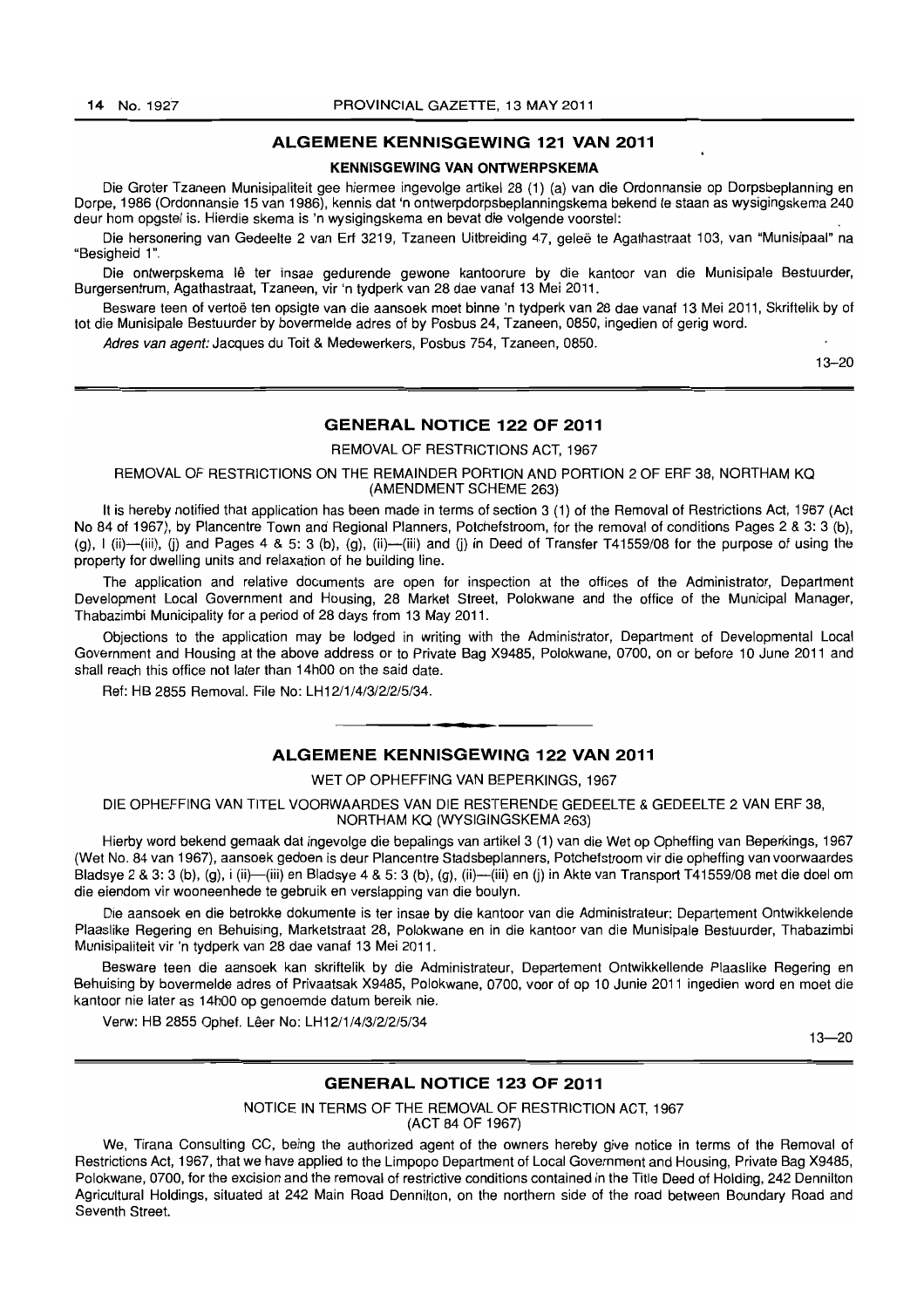All relevant documents relating to the application will be open for inspection between 08hOO and 14hOO at the office of the Director, Limpopo, Department of Local Government and Housing, 28 Market Street, Polokwane, Limpopo, as well as the office of the Manager Planning, Technical Services Department, 2 Grobler Avenue, Groblersdal, from 13 May 2011 until 9 June 2011.

Any person who wishes to object to the application or submit representations in respect thereof must lodge the same in writing with the Department of Local Government and Housing at the above address or Private Bag X9485, Polokwane, 0700 on or before 9 June 2011.

Name and address of owner: Vungunyane Kenneth Sihlali, c/o Tirana Consulting, P.O. Box 3645, Halfway House, 1685. Date of first publication: 13 May 2011.

**• •** 

### **ALGEMENE KENNISGEWING 123 VAN 2011**

KENNISGEWING IN TERME VAN DIE WET OP OPHEFFING VAN BEPERKINGS, 1967

(WET 84 VAN 1967)

Ons, Tirana Consulting CC, synde die gemagtigde agent van die eienaars gee hiermee kennis in terme van die Wet of Opheffing van Beperkings, 1967, dat ons aansoek gedoen het by die Uitvoerende Direkteur: Departement van Plaaslike Bestuur en Behuising, Privaat Sak X9485, Polokwane, 0700, vir die uitsluiting en die opheffing van beperkende en ander voorwaardes in die titelaktes van Hoewe 242 Dennilton Landbou Hoewe, geleë te Mainweg 242, Dennilton, op die noordelike kant van die weg tussen Boundaryweg en Seventhstraat.

Die aansoek sal beskikbaar wees vir inspeksie tussen 08hOO en 14hOO by die kantoor van die Direkteur: Limpopo Departement Plaaslike Bestuur en Behuising, Marketstraat 28, Polokwane, Limpopo, asook die kantoor van die Direkteur Tegniese Dienste, Groblerlaan 2, Groblersdal, vanaf 13 Mei 2011 tot en met 9 Junie 2011.

Enige persoon wat beswaar teen die aansoek wil aanteken of vertoë in verband daarmee wil rig, met sodanige besware of vertoë skriftelik rig aan die Departement van Plaaslike Bestuur en Behuising by die bogenoemde adres of Privaat Sak X9485, Polokwane, 0700, op of voor 9 Junie 2011.

Naam en adres van eienaar: Vungunyane Kenneth Sihlali, c/o Tirana Consulting. Posbus 3645, Halfway House, 1685. Datum van eerste publikasie: 13 Mei 2011.

 $13 - 20$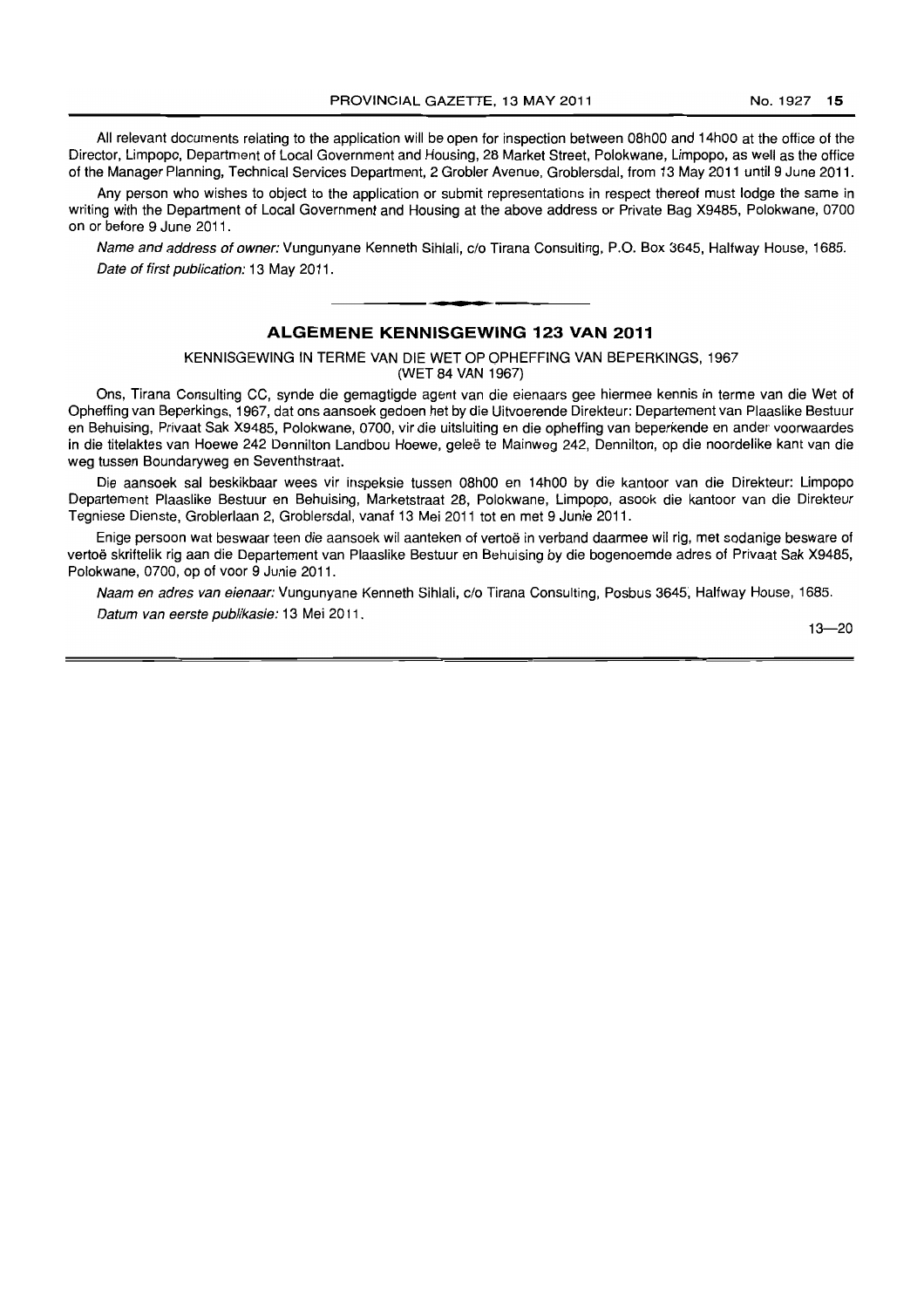# LOCAL AUTHORITY NOTICES PLAASLIKE BESTUURSKENNISGEWINGS

### LOCAL AUTHORITY NOTICE 168

### WATERBERG DISTRICT MUNICIPALITY

### MOOKGOPHONG LAND·USE MANAGEMENT SCHEME, 2010

### APPROVAL OF THE MOOKGOPHONG LAND USE MANAGEMENT SCHEME, 2010

Notice is hereby given in terms of Chapter 2, Section 18 of the Town-planning and Townships Ordinance, 1986 (Ordinance 15 of 1986), that the Mookgophong Local Municipality Land Use Management Scheme to be known as the Mookgophong Land Use Management Scheme, 2010, has been approved and adopted.

This scheme is an amendment scheme substituting and extending any town-planning scheme in the Mookgophong Municipality area. It contains, *inter alia*, the following proposals:

- 1. A revised set of land use controls, stipulations and definitions contained in the scheme clauses;
- 2. all properties and existing land use rights contained with the current Mookgophong Town-planning Scheme now include the expanded areas up to the boundaries of the Mookgophong Local Municipality. Also contained in the scheme are the new sets of scheme maps for the Mookgopong Municipal area.

All buildings being used in accordance with the provisions of any prior Land Use Town-Planning Scheme in this area, shall after the coming into operation of the Mookgophong Land Use Management Scheme, 2010, continue to be legally zoned and used for such purposes, until the existing land rights are aligned with the new zones and used for such purposes and development conditions of the Mookgophong Land Use Management Scheme, 2010.

A copy of the Mookgophong Land Use Management Scheme, 2010, as approved, lies open for inspection at all reasonable times at the office of the Municipal Manager, Mookgophong Local Municipal Offices, 76 Schoeman Street, Mokopane. This amendment scheme is known as the Mookgophong Land Use Management Scheme, 2010, and comes into operation from the date of the publication of this notice.

#### Mr MALULEKE, P., Spatial Dynamics Town and Regional Planners

Tel: (013) 755-4536. Cell: 072281 6278

### PLAASLIKE BESTUURSKENNISGEWING 168

**• •** 

#### WATERBERG DISTRIKSMUNISIPALITEIT

### MOOKGOPHONG LAND-USE MANAGEMENT SCHEME, 2010

#### GOEDKEURING VAN DIE MOOKGOPONG GRONDGEBRUIKBESTUURSKEMA. 2010

Kennis geskied hiermee in terme van Hoofstuk 2, Afdeling 18 van die Ordonnansie op Dorpsbeplanning en Dorpe, 1986 (Ordonnansie 15 van 1986), bekendgemaak dat die Mookgophong Plaaslike Munisipaliteit Scheme Ie staan as die Mookgophong Land Use Management Scheme, 2010, goedgekeur is en goedgekeur.

Hierdie skema is 'n wysigingskema, vervang en die uitbreiding van enige Ordonnansie op Dorpsbeplanningskema in die munisipale area. Dit bevat onder andere die volgende voorstelle:

- 1. 'n Gewysigde stel van grondgebruikbeheer bepalings en definisies vervat in die skemaklousules;
- 2. aile eiendomme en bestaande Land Use regte soos vervat in die huidige Mookgophong Town-skema nou ook die uitgebreide gebiede tot by die grense van die Musina Plaaslike Munisipaliteit. Ook vervat in die skema is die nuwe stel van die skema is die nuwe stelle kaart vir die Mookgophong Munisipale area.

Aile geboue wat gebruik word in ooreenstemming met die bepalings van enige vorige Grondgebruikbeplanning Dorpsbeplanningskema in hierdie gebied, sal na die inwerkingtreding van die Mookgophong Land Use Management Scheme, 2010, aanhou om wetlik gesoneer en gebruik word vir sodanige doeleindes, toldat die bestaande land regte is in Iyn met die nuwe gebiede en gebruik word vir sodanige doeleindes totdat die bestaande grondregte is in Iyn die nuwe grondgebruiksones en ontwikkeling voorwaardes van die Mookhophong Grondgebruiksbeheerskema, 2010.

'n Afskrif van die Mookgophong Land Use Management Scheme soos goedgekeur lê ter insae te alle redelike tye by die kantoor van die Munisipale Bestuurder, Mookgophong Plaaslike Munisipaliteit Geboue (76 Schoeman Street, Makopane). Hierdie wysiging staan bekend as die Mookgophong Land Use Management Skema, 2010, en tree in werking vanaf die datum van die publikasie van hierdie kennisgewing.

#### Mnr. MALULEKE, P., Spatial Dynamics Stads- en Streekbeplanners

Tel: (013) 755-4536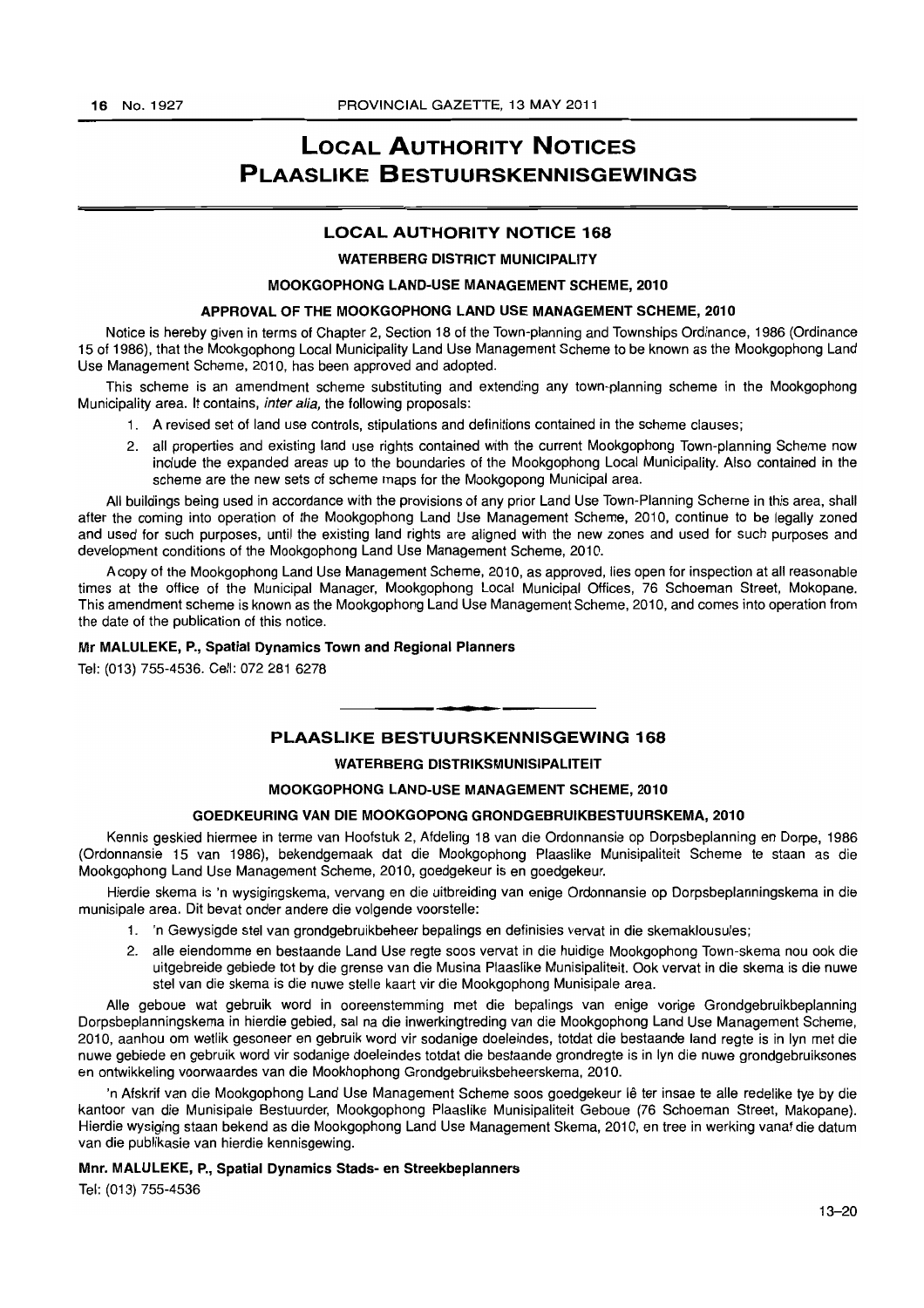### **LOCAL AUTHORITY NOTICE** 169

### LOCAL AUTHORITY NOTICE 19/2011

### THABAZIMBI LOCAL MUNICIPALITY

#### THABAZIMBI AMENDMENT SCHEME 300

It is hereby notified in terms of the provisions of section 56 (1) (b) (i) of the Town-planning and Townships Ordinance, 1986 (Ordinance 15 of 1986), that the Thabazimbi Local Municipality has approved the amendment of the Peri Urban Areas Townplanning Scheme, 1975, by the rezoning of Erf 303, Northam Extension 1, from "Special Residential" with a density of "One dwelling per Erf" to "Special" for "Residential 1" with a density of "One dwelling per 500 m<sup>2</sup>", subject to conditions imposed by the Thabazimbi Municipality and Annexure 163 to Thabazimbi Amendment Scheme 300.

Map 3 and the scheme clauses of the amendment scheme are filed with the Municipal Manager of the Thabazimbi Local Municipality, Thabazimbi, and the Deputy Director: Limpopo Province, Local Government and Housing, Polokwane, and are open for inspection during normal office hours.

This amendment is known as Thabazimbi Amendment Scheme 300 and shall come into operation on the date of publication of this notice.

#### Mr T.S.R. NKHUMISE, Municipal Manager

Private Bag X530, Thabazimbi, 0380 (Notice No. 19/2011)

### **PLAASLIKE BESTUURSKENNISGEWING** 169

**• •** 

### PLAASLIKE BESTUURSKENNISGEWING 19/2011

#### THABAZIMBI PLAASLIKE MUNISIPALITEIT

### THABAZIMBI-WYSIGINGSKEMA 300

Hiermee word ingevolge die bepalings van artikel 56 (1) (b) (i) van die Ordonnansie op Dorpsbeplanning en Dorpe, 1986 (Ordonnansie No. 15 van 1986), bekendgemaak dat die Thabazimbi Plaaslike Munisipaliteit die wysiging van die Buitestedelike Gebiede-dorpsbeplanningskema, 1975, goedgekeur het deur die hersonering van Erf 303, Northam-uitbreiding 1, van "Spesiale Woon" met 'n digtheid van "Een woonhuis per Erf" na "Spesiaal" vir "Residensieel 1" met 'n digtheid van "Een woonhuis per 500 m<sup>2</sup>", onderworpe aan die voorwaardes neergelê deur die Thabazimbi Munisipaliteit en Bylae 163 tot Thabazimbi-wysisingskema 300.

Kaart 3 en die skemaklousules van hierdie wysigingskema word deur die Munisipale Bestuurder van die Thabazimbi Plaasfike Munsipaliteit, Thabazimbi, en die Adjunk Direkteur: Limpopo Provinsie, Plaaslike Regering en Behuising, Polokwane, in bewaring gehou en lê gedurende gewone kantoorure ter insae.

Herdie wysiging staan bekend as Thabazimbi-wysigingskema 300 en tree op datum van publikasie van hierdie kennisgewing in werking.

#### Mnr. T.S.R. NKHUMISE, Munisipale Bestuurder

Privaatsak X530, Thabazimbi, 0380

(Kennisgewing No. 19/2011)

#### **LOCAL AUTHORITY NOTICE** 170

### MOGALAKWENA MUNICIPALITY

### APPROVAL OF AMENDMENT OF TOWN-PLANNING SCHEME

### GREATER POTGIETERSRUS AMENDMENT SCHEME 281

Notice is hereby given in terms of section 57 (1) (a) of the Town-planning and Townships Ordinance, 1986 (Ordinance 15 of 1986), that the Mogalakwena Municipality has approved the amendment of the Greater Potgietersrus Town-planning Scheme, 1997, by the rezoning of Portion 699 of Erf 8648, Piet Potgietersrust Extension 12, from "Residential 1" to "Special" for a guesthouse, subject to the following conditions:

- (i) That a written submission regarding the handling of storm water from andlor onto adjacent erven be submitted;
- (ii) that the necessary documentation, map 3's and clauses be submitted within 30 days of the approval;
- (iii) that one parking space per bedroom suite plus 6 per 100  $m<sup>2</sup>$  public room area be provided;
- (iv) that the maximum coverage must remain 50% unless relaxed;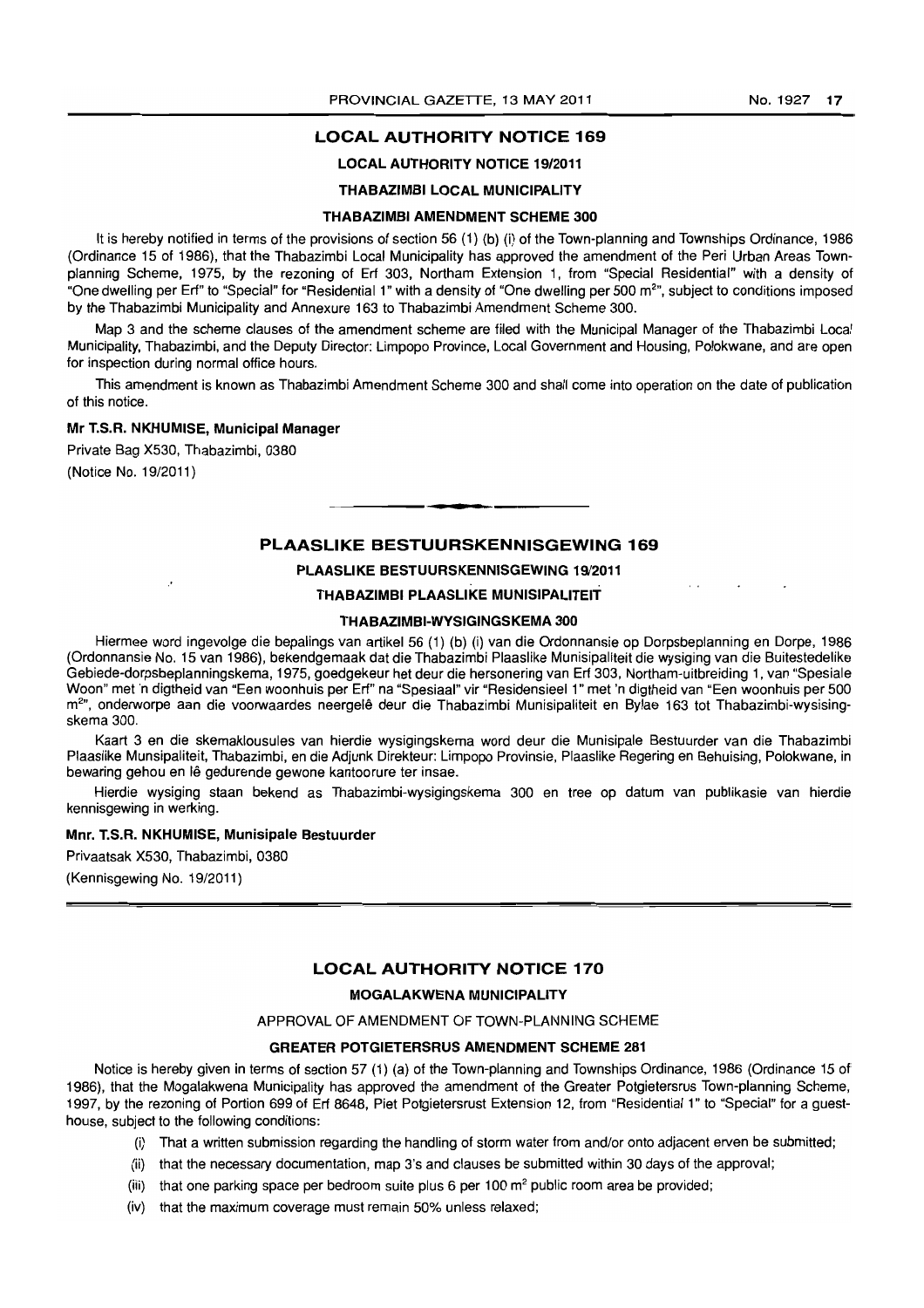- (v) that access be paved up to street level;
- (vi) that no parking or access to parking be allowed in the streets or on the sidewalks;
- (vii) that loading and off loading shall be accommodated on the erf;
- (viii) that site development plans (SOP) with special reference to access and parking, to the satisfaction of Mogalakwena Municipality, be submitted for consideration;
- (ix) that the amenity of the area in the opinion of Mogalakwena Municipality not be prejudiced;
- (x) that no title conditions be transgressed;
- (xi) that fire safety plans be submitted to Mogalakwena Municipality;
- (xii) that the primary use of Portion 699 of Erf 8648 must be "Special" for a Guesthouse;
- (xiii) that a logo, notice or sign indicating the name of facility may be displayed on the said erf: Provided that such logo, notice or sign does not exceed 600 mm by 450 mm in size;
- (xiv) that the said dwelling-house or dwelling-unit shall be inhabited by the owner/manager on a permanent basis and the essential nature and function of the said dwelling-house or dwelling-unit shall be preserved at all times;
- (xv) that the structures on Portion 699 of Erf 8648 only be utilised as a guesthouse facility and no conferences, restaurant or serving of liquor on the premises be allowed;
- (xvi) that no permament lodgers be allowed on the premises;
- (xvii) that limited staff quarters be allowed on the premises;
- (xviii) that proper management of the facilities be ensured in order to control noise and disturbance of the residential nature of the area be ensured.

A copy of the Map 3 and the scheme clauses of the amendment scheme are available for inspection at all reasonable times at the offices of the Deputy Director-General: Local Government and Housing, Polokwane, and the Manager: Corporate Support Services, Mokopane.

This amendment is known as Greater Potgietersrus Amendment Scheme 281 and comes into force from date of publication of this notice.

#### S **W KEKANA, MuniCipal Manager**

Municipal Offices, PO Box 34, Mokopane, 0600 Notice No. 21/2011 24 January 2011

### **LOCAL AUTHORITY NOTICE 171**

#### **MOGALAKWENA MUNICIPALITY**

#### APPROVAL OF AMENDMENT OF TOWN-PLANNING SCHEME

### **GREATER POTGIETERSRUS AMENDMENT SCHEME 280**

Notice is hereby given in terms of section 57 (1) (a) of the Town-planning and Townships Ordinance, 1986 (Ordinance 15 of 1986), that the Mogalakwena Municipality has approved the amendment of the Greater Potgietersrus Town-planning Scheme, 1997, by the rezoning of Portion 1 of Erf 265, Piet Potgietersrust, from "Residential 1" to "Business 1" with a special consent for an overnight accommodation, subject to the availability of bulk electricity, water and sewerage, and also to the following conditions:

- (i) That the maximum coverage must remain 90% unless relaxed;
- (ii) that access be paved up to street level and that no parking or access to parking be allowed on the sidewalk;
- (iii) that loading and off loading shall be accommodated within the erf;
- (iv) that one parking free and 1 for visitors per bedroom suite plus 6 per 100  $m<sup>2</sup>$  public area be provided;
- (v) that site development plans (SOP) with special reference to access, parking and storm water discharge to the satisfaction of Mogalakwena Municipality, be submitted for consideration before any building plans will be approved;
- (vi) that no title conditions shall be transgressed;
- (vii) that the fire safety plans be submitted to Mogalakwena Municipality;
- (viii) the primary use of the ert should change to "Business 1" for overnight accommodation;
- (ix) that a written submission regarding the handling of storm water from and/or onto adjacent erven be submitted;
- (x) that the necessary documentation, map 3's and clauses be submitted within 30 days of the approval.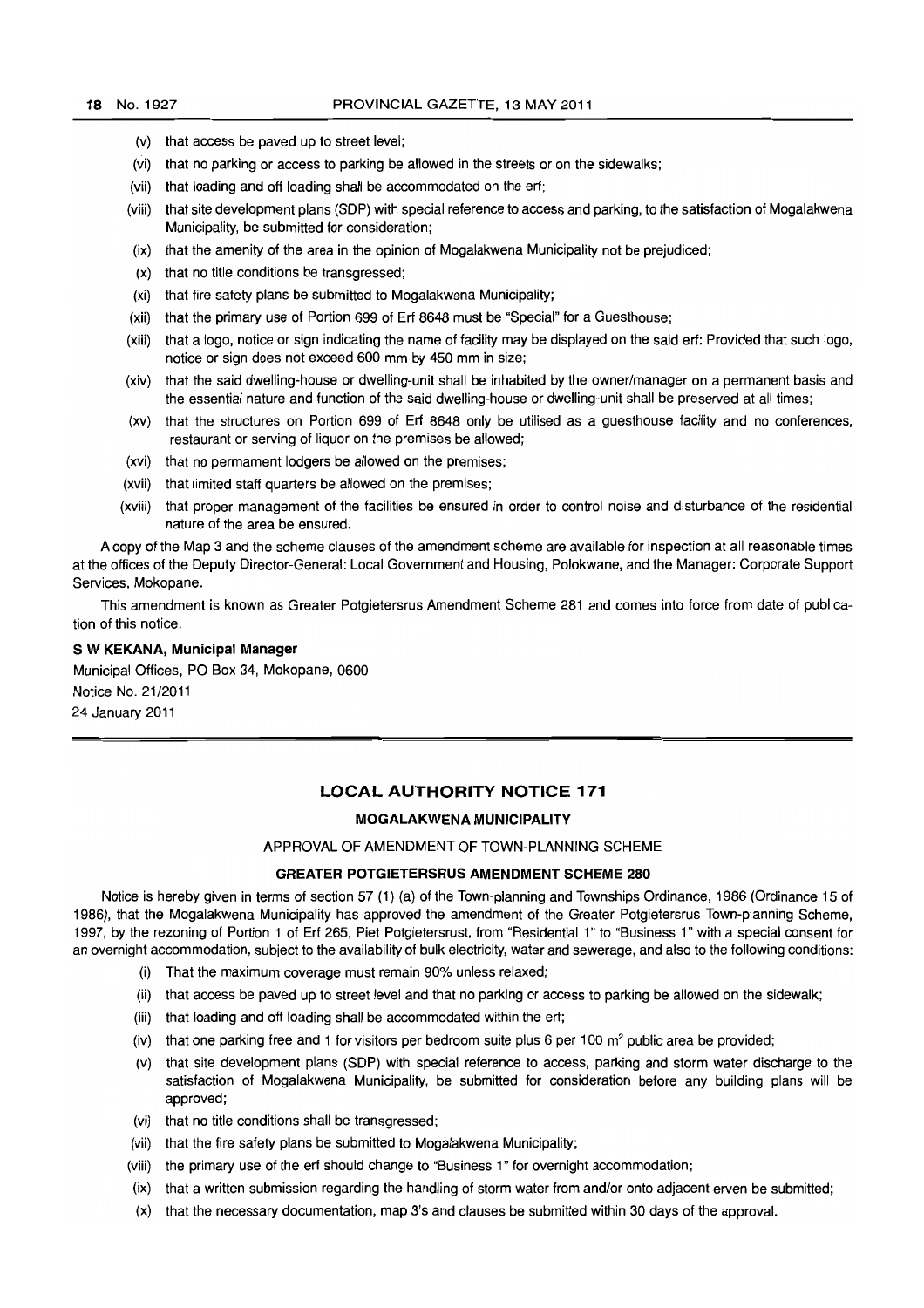A copy of the Map 3 and the scheme clauses of the amendment scheme are available for inspection at all reasonable times at the offices of the Deputy Director-General: Local Government and Housing, Polokwane, and the Manager: Corporate Support Services, Mokopane.

This amendment is known as Greater Potgietersrus Amendment Scheme 280 and comes into force from date of publication of this notice.

### S **W KEKANA, Municipal Manager**

Municipal Offices, PO Box 34, Mokopane, 0600 Notice No. 20/2011 24 January 2011

### **LOCAL AUTHORITY NOTICE 172**

#### **MOGALAKWENA MUNICIPALITY**

APPROVAL OF AMENDMENT OF TOWN-PLANNING SCHEME

### **GREATER POTGIETERSRUS AMENDMENT SCHEME 287**

Notice is hereby given in terms of section 57 (1) (a) of the Town-planning and Townships Ordinance, 1986 (Ordinance 15 of 1986), that the Mogalakwena Municipality has approved the amendment of the Greater Potgietersrus Town-planning Scheme, 1997, by the rezoning of Erf 3647, Piet Potgietersrust, from "Residential 1" to "Special" for a guesthouse, subject to the following conditions:

- (xv) That a written submission regarding the handling of storm water from and/or onto adjacent erven be submitted;
- (xvi) that the necessary documentation, map 3's and clauses be submitted within 30 days of the approval;
- (xvii) that one parking space per bedroom suite plus 6 per 100  $\text{m}^2$  public room area be provided;
- (xviii) that the maximum coverage must remain 50% unless relaxed;
- (xix) that access should be paved up to street level;
- (xx) that no parking or access to parking shall be allowed on the sidewalks;
- (xxi) that loading and off loading facilities should be accommodated on the erf;
- (xxii) that site development plans (SOP) with special reference to access and parking, to the satisfaction of Mogalakwena Municipality, be submitted for consideration before any building plans be approved;
- (xxiii) that the amenity of the area may in the opinion of Mogalakwena Municipality, not be prejudiced;
- (xxiv) that no title conditions shall be transgressed;
- (xxv) that the fire safety plans be submitted to Mogalakwena Municipality;
- (xxvi) the primary use of the Remaining Extent of Erf 3647 should remain residential;
- (xxvii) a logo, notice or sign indicating the name of facility may be displayed on the said erf: Provided that such logo, notice or sign shall not exceed 600 mm by 450 mm in size;
- (xxviii) the said dwelling-house or dwelling-unit shall be inhabited by the owner on a permanent basis and the essential nature and function of the said dwelling-house or dwelling-unit shall be preserved at all times;
- (xxix) that no permanent lodgers be allowed on the premises;
- (xxx) that limited staff quarters be allowed on the premises.

A copy of the Map 3 and the scheme clauses of the amendment scheme are available for inspection at all reasonable times at the offices of the Deputy Director-General: Local Government and Housing, Polokwane, and the Manager: Corporate Support Services, Mokopane.

This amendment is known as Greater Potgietersrus Amendment Scheme 287 and comes into force from date of publication of this notice.

#### S **W KEKANA, Municipal Manager**

Municipal Offices, PO Box 34, Mokopane, 0600 Notice No. 8/2011 18 January 2011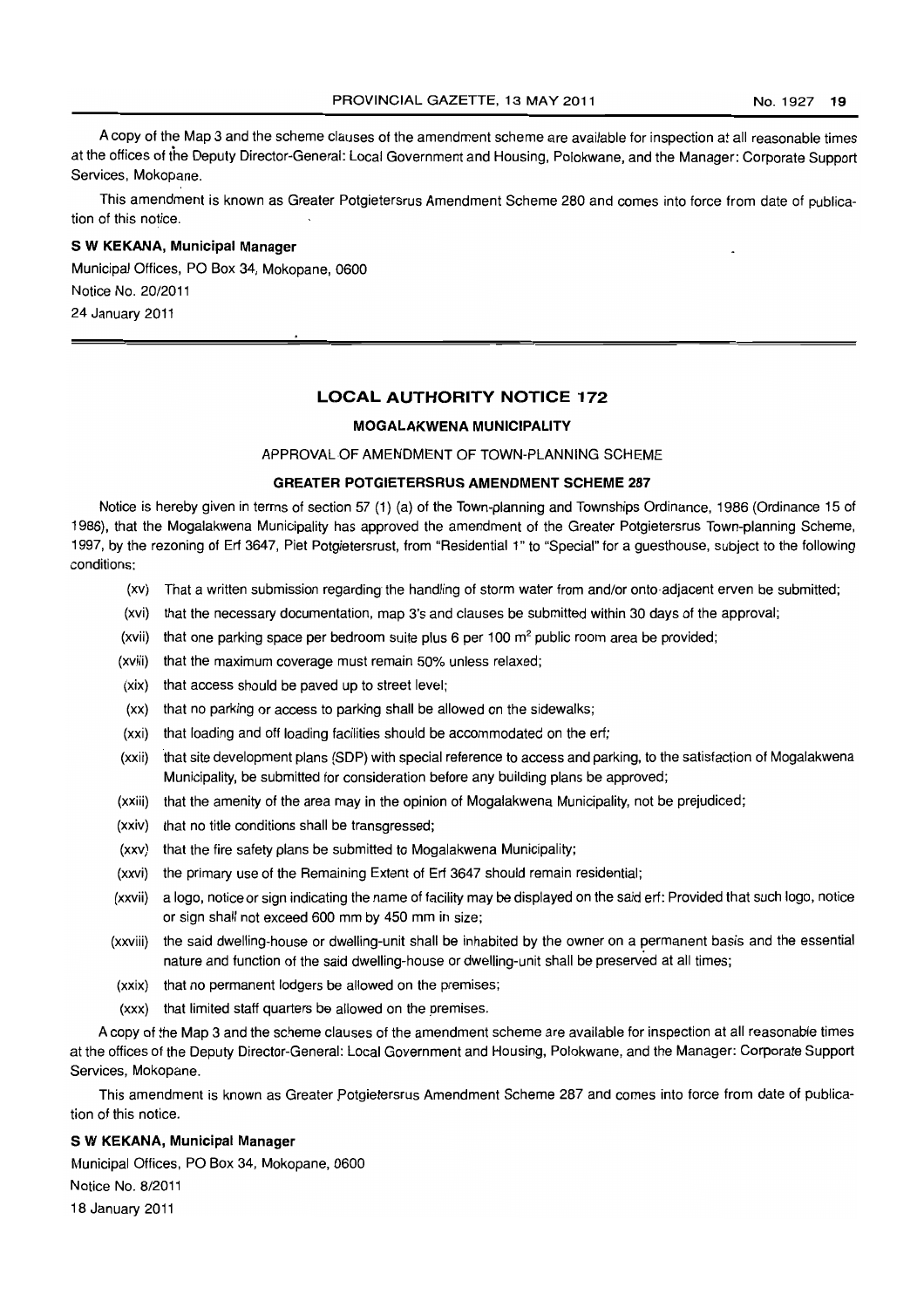### **LOCAL AUTHORITY NOTICE** 173

#### MOGALAKWENA MUNICIPALITY

#### APPROVAL OF AMENDMENT OF TOWN-PLANNING SCHEME

### GREATER POTGIETERSRUS AMENDMENT SCHEME 289

Notice is hereby given in terms of section 57 (1) (a) of the Town-planning and Townships Ordinance, 1986 (Ordinance 15 of 1986), that the Mogalakwena Municipality has approved the amendment of the Greater Potgietersrus Town-planning Scheme, 1997, by the rezoning of Erf 955, Piet Potgietersrust Extension 1, from "Residential 1" to "Special" for a guesthouse, subject to the availability of bulk electricity, water and sewerage and also to the following conditions:

- (i) That a written submission regarding the handling of storm water from and/or onto adjacent erven be submitted;
- (ii) that the necessary documentation, map 3's and clauses be submitted within 30 days of the approval;
- (iii) that one parking space per bedroom suite plus 6 per 100  $m^2$  public room area be provided;
- (iv) that the maximum coverage must remain 50% unless relaxed;
- (v) that access should be paved up to street level;
- (vi) that no parking or access to parking shall be allowed on the sidewalks;
- (vii) that loading and off loading should be accommodated on the erf;
- (viii) that site development plans (SOP) with special reference to access and parking, to the satisfaction of Mogalakwena Municipality, be submitted for consideration before any building plans will be approved;
- (ix) that the amenity of the area may in the opinion of Mogalakwena Municipality, not be prejudiced;
- (x) that no title conditions shall be transgressed;
- (xi) that the fire safety plans be submitted to Mogalakwena Municipality;
- (xii) the primary use of Erf 955 should remain residential;
- (xiii) a logo, notice or sign indicating the name of the facility may be displayed on the said erf: Provided that such logo, notice or sign shall not exceed 600 mm by 450 mm in size;
- (xiv) the said dwelling-house or dwelling-unit shall be inhabited by the owner on a permanent basis and the essential nature and function of the said dwelling-house or dwelling-unit shall be preserved at all times.

A copy of the Map 3 and the scheme clauses of the amendment scheme are available for inspection at all reasonable times at the offices of the Deputy Director-General: Local Government and Housing, Polokwane, and the Manager: Corporate Support Services, Mokopane.

The amendment is known as Greater Potgietersrus Amendment Scheme 289 and comes into force from date of publication of this notice.

### S W KEKANA, Municipal Manager

Municipal Offices, PO Box 34, Mokopane, 0600 Notice No. 19/2011 24 January 2011

### **LOCAL AUTHORITY NOTICE** 174

### MOGALAKWENA MUNICIPALITY

### APPROVAL OF AMENDMENT OF TOWN-PLANNING SCHEME

### GREATER POTGIETERSRUS AMENDMENT SCHEME 283

Notice is hereby given in terms of section 57 (1) (a) of the Town-planning and Townships Ordinance, 1986 (Ordinance 15 of 1986), that the Mogalakwena Municipality has approved the amendment of the Greater Potgietersrus Town-planning Scheme, 1997, by the rezoning of the Remaining Extent of Erf 156, Piet Potgietersrust, from "Residential 1" to "Special" for a guesthouse, subject to the availability of bulk electricity, water and sewerage and also the following conditions:

- (i) That a written submission regarding the handling of storm water from and/or onto adjacent erven be submitted;
- (ii) that the necessary documentation, map 3's and clauses be submitted within 30 days of the approval;
- (iii) that one parking space per bedroom suite plus 6 per 100  $m<sup>2</sup>$  public room area be provided;
- (iv) that the maximum coverage must remain 50% unless relaxed;
- (v) that access should be paved up to street level;
- (vi) that no parking or access to parking shall be allowed on the sidewalks;
- (vii) that loading and off loading facilities should be accommodated on the ert;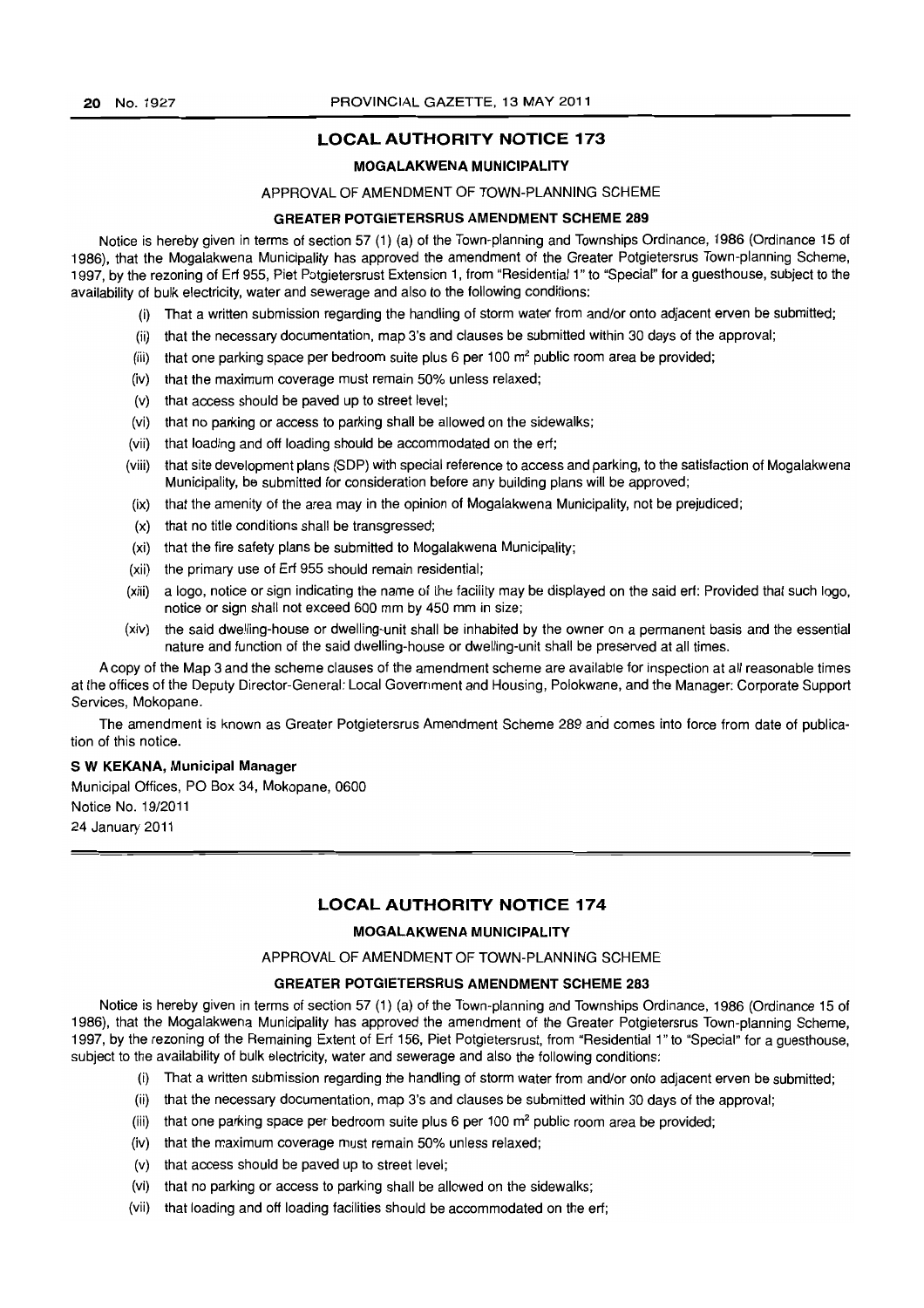- 
- (viii) that site development plans (SOP) with special reference to access and parking, to the satisfaction of Mogalakwena Municipality, be submitted for consideration before any building plans be approved;
- (ix) that the amenity of the area may in the opinion of Mogalakwena Municipality, not be prejudiced;
- (x) that no title conditions shall be transgressed;
- (xi) that the fire safety plans be submitted to Mogalakwena Municipality;
- (xii) the primary use of the Remaining Extent of Erf 156 should remain residential;
- (xiii) a logo, notice or sign indicating the name of facility may be displayed on the said erf: Provided that such logo, notice or sign shall not exceed 600 mm by 450 mm in size;
- (xiv) the said dwelling-house or dwelling-unit shall be inhabited by the owner on a permanent basis and the essential nature and function of the said dwelling-house or dwelling-unit shall be preserved at all times.

A copy of the Map 3 and the scheme clauses of the amendment scheme are available for inspection at all reasonable times at the offices of the Deputy Director-General: Local Government and Housing, Polokwane, and the Manager: Corporate Support Services, Mokopane.

This amendment is known as Greater Potgietersrus Amendment Scheme 283 and comes into force from date of publication of this notice.

#### S **W KEKANA, Municipal Manager**

Municipal Offices, PO Box 34, Mokopane, 0600 Notice No. 7/2011 18 January 2011

### **LOCAL AUTHORITY NOTICE 175**

### **MOGALAKWENA MUNICIPALITY**

### **APPROVAL OF AMENDMENT OF TOWN-PLANNING SCHEME: GREATER POTGIETERSRUS AMENDMENT SCHEME 278**

Notice is hereby given in terms of section 57 (1) (a) of the Town-planning and Townships Ordinance, 1986 (Ordinance 15 of 1986), that the Mogalakwena Municipality has approved the amendment of the Greater Potgietersrus Town-planning Scheme, 1997, by the rezoning of the Remaining Extent of Erf 283, Piet Potgietersrust, from "Residential 1" to "Business 1" for the purpose of offices with a limited retail component subject to the availability of bulk electricity, water and sewerage and also the following conditions:

- That access be paved to street level and that no parking be allowed on the side-walk;
- that loading and off loading shall be accommodated within the erf;
- that two (2) parking bays per 100  $m^2$  G.L.F.A. (Gross Leasable Floor Area) be provided;
- that a written submission regarding the handling of storm water from and/or onto the adjacent erven be submitted;
- the necessary documentation, map 3's and clauses be submitted within 30 days of the approval.

A copy of Map 3 and the scheme clauses of the amendment scheme are available for inspection at all reasonable times at the offices of the Deputy Director-General: Local Government and Housing, Polokwane, and the Manager: Corporate Support Services, Mokopane.

This amendment is known as Greater Potgietersrus Amendment Scheme 278 and more into force from date of publication of this notice.

#### **S. W. KEKANA, Municipal Manager**

Municipal Offices, P.O. Box 34, Mokopane, 0600 Date: 18 January 2011 (Notice No. 9/2011)

### **LOCAL AUTHORITY NOTICE 176**

#### **MOGALAKWENA MUNICIPALITY**

### **APPROVAL OF AMENDMENT OF TOWN-PLANNING SCHEME: GREATER POTGIETERSRUS AMENDMENT SCHEME 279**

Notice is hereby given in terms of section 57 (1) (a) of the Town-planning and Townships Ordinance, 1986 (Ordinance 15 of 1986), that the Mogalakwena Municipality has approved the amendment of the Greater Potgietersrus Town-planning Scheme, 1997, by the rezoning of Portion 2 of Erf 2437, Piet Potgietersrust, from "Residential 1" to "Business 4" for the purpose of offices and related uses subject to the availability of bulk electricity, water and sewerage and also the following conditions: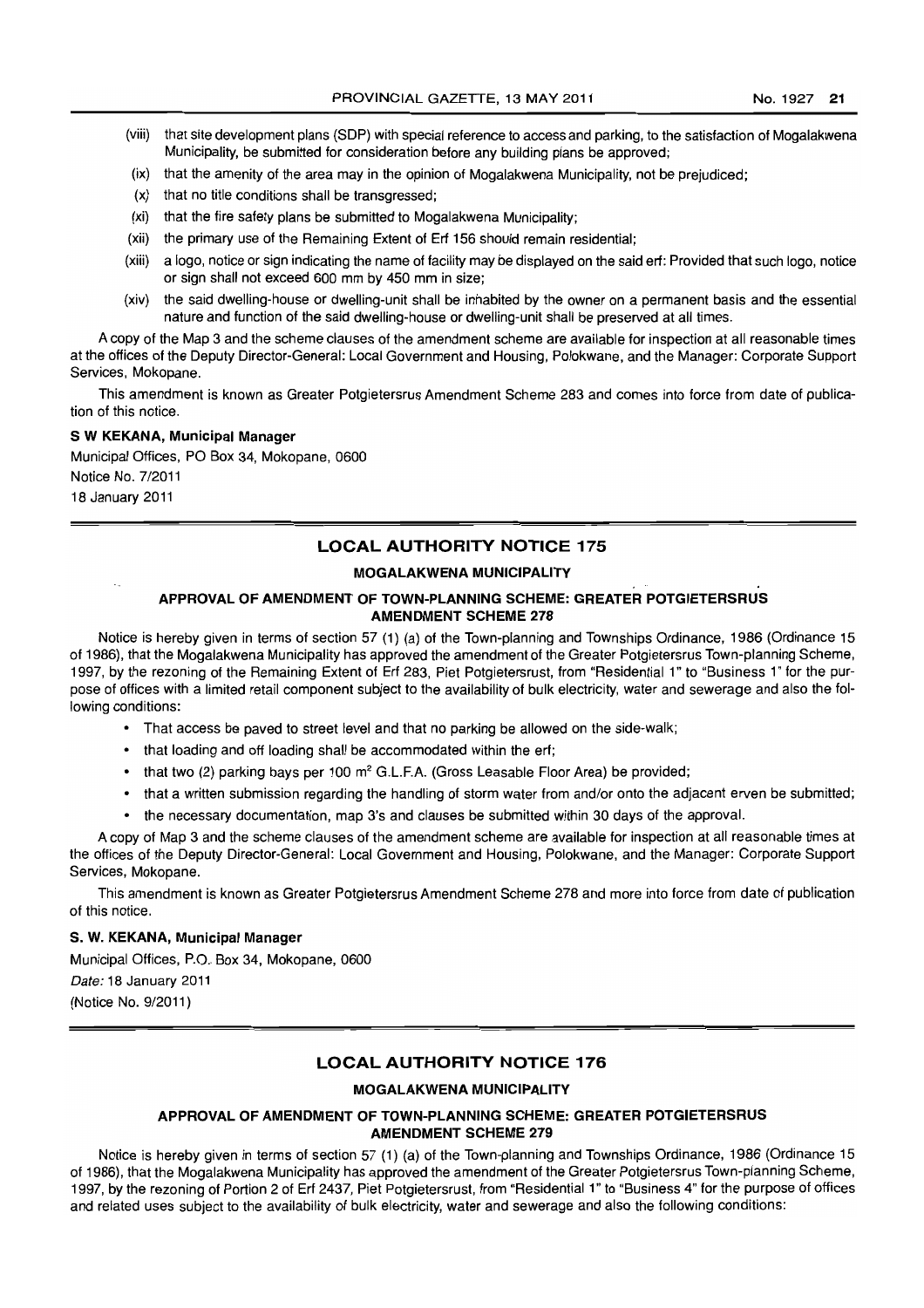- That access be paved to street level and that no parking be allowed on the side-walk;
- that loading and off loading shall be accommodated within the ert;
- that four  $(4)$  parking bays per 100 m<sup>2</sup> be provided;
- that a written submission regarding the handling of storm water from and/or onto the adjacent erven be submitted;
- the necessary documentation, map 3's and clauses be submitted within 30 days of the approval.

A copy of Map 3 and the scheme clauses of the amendment scheme are available for inspection at all reasonable times at the offices of the Deputy Director-General: Local Government and Housing, Polokwane, and the Manager: Corporate Support Services. Mokopane.

This amendment is known as Greater Potgietersrus Amendment Scheme 279 and more into force from date of publication of this notice.

#### S. W. KEKANA, Municipal Manager

Municipal Offices, P.O. Box 34, Mokopane, 0600 Date: 21 January 2011 (Notice No. 18/2011)

### LOCAL AUTHORITY NOTICE 177

### LOCAL AUTHORITY NOTICE 18/2011

#### THABAZIMBI LOCAL MUNICIPALITY

#### REMOVAL OF RESTRICTIONS ACT, 1967

### PORTION 12, PORTION 18 AND PORTION 22 OF THE FARM DE PUT 412 KQ

It is hereby notified in terms of section 2 (1) of the Removal of Restrictions Act, 1967, that the MEC has approved that: Conditions B (i), (ii), (iii) and C in Title Deed T101047/2002 in respect of Portion 12, Portion 18 and Portion 22 of the farm De Put 412 KQ, be removed to enable the decoupling of these portions.

### T.S.R. NKHUMISE, Municipal Manager

Private Bag X530, Thabazimbi, 0380 (Notice No. 18/2011)

### PLAASLIKE BESTUURSKENNISGEWING 177

**• •** 

#### PLAASLIKE BESTUURSKENNISGEWING 18/2011

#### THABAZIMBI PLAASLIKE MUNISIPALITEIT

WET OP OPHEFFING VAN BEPERKINGS. 1967

### GEDEELTE 12, GEDEELTE 18 EN GEDEELTE 22 VAN DIE PLAAS DE PUT 412 KQ

Hierby word bekendgemaak ingevolge die bepalings van 2 (1) van die Wet op Opheffing van Beperkings, 1967, dat die LUR goedgekeur het dat:

Titelvoorwaardes B (i), (ii), (iii) en C in Titelakte T101047/2002 ten opsigte van Gedeelte 12, Gedeelte 18 en Gedeelte 22 van die plaas De Put 412 KQ, opgehef word ten einde dit moontlik te maak vir die ontkoppeling van hierdie gedeeltes.

T.S.R. NKHUMISE, Munisipale Bestuurder

Privaatsak X530. Thabazimbi. 0380

(Kennisgewing No. 18/2011)